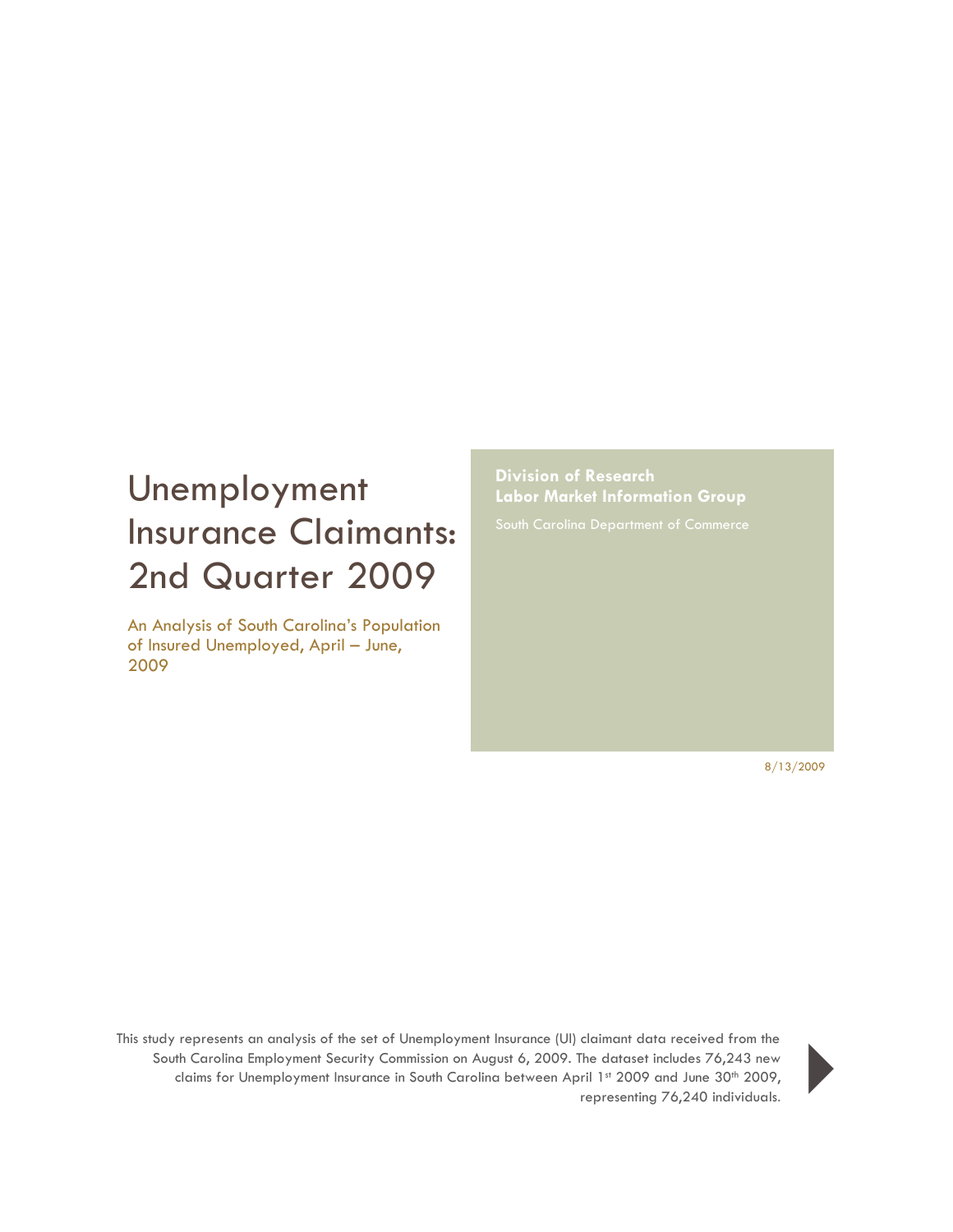## 2<sup>nd</sup> QUARTER OVERVIEW: South Carolina's Unemployment Insurance Claimant Population

According to Unemployment Insurance (UI) claimant data received from the South Carolina Employment Security Commission (ESC) on August 6th, 2009, 76,243 new claims were filed for Unemployment Insurance in South Carolina between April 1st and June 30<sup>th</sup> 2009, representing 76,240 individuals.

## **Total Claims**



Source: Commerce analysis of ESC UI Claimant data

The Unemployment Insurance system in South Carolina experienced the following activity between April 1, 2009 and June 30, 2009. Repeat claimants are defined as claimants who filed at least one previous claim within the preceding two years.

- **New Claims**: 76,243
- **Unique Claimants**: 76,240
- **Repeat Claimants**: 31,744

Figure 1-1 exhibits the seasonal nature of UI claims, with large spikes in filings in January of each year and smaller spikes in filings in July of each year coinciding with temporary plant closings and seasonal industries.

Prior to the nationwide economic downturn, claims followed a fairly regular seasonal pattern and remained relatively constant year to year. While the seasonal trend continued, the volume of claims increased in late 2008. In April 2009, new claims were 54.0% higher than the previous year as shown in Table 1-1.

#### **Table 1-1. South Carolina New UI Claims Filed by Month, 2008Q2 vs. 2009Q2**

| <b>Month</b> | 2008 Claims | 2009 Claims   % Increase |       |
|--------------|-------------|--------------------------|-------|
| April        | 18,087      | 27,850                   | 54.0% |
| May          | 15,498      | 21,058                   | 35.9% |
| June         | 18,840      | 27,335                   | 45.1% |

Source: Commerce analysis of ESC UI Claimant data

Average monthly claims per quarter are shown in Table 1-2 for the trailing five quarters. Between 2006 and 2008, an average of 19,683 new claims were filed each month. In 2009Q1, the average number of new claims filed per month rose to 34,617.

#### **Table 1-2. South Carolina Average Monthly New UI Claims by Quarter, 2008Q2 – 2009Q2**

| Quarter | Average<br><b>Monthly Claims</b><br>per Quarter | % Change from<br>Quarter 1-year<br>previous |
|---------|-------------------------------------------------|---------------------------------------------|
| 2008Q2  | 17,475                                          | 21.6%                                       |
| 2008Q3  | 22,571                                          | 40.9%                                       |
| 2008Q4  | 30,433                                          | 66.9%                                       |
| 2009Q1  | 34,617                                          | 72.4%                                       |
| 2009Q2  | 25,414                                          | 45.4%                                       |

Source: Commerce analysis of ESC UI Claimant data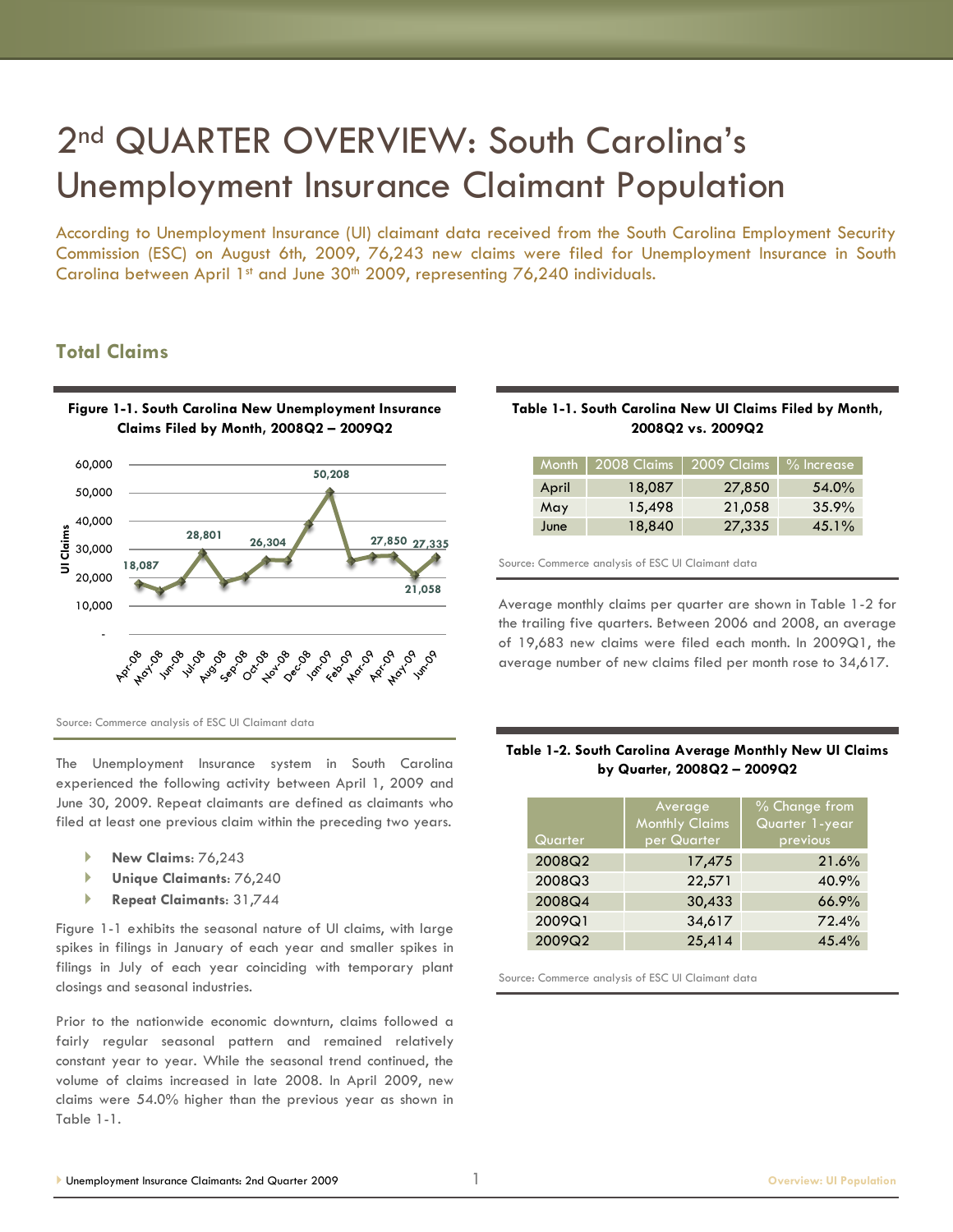#### **Age**

П

|        | Table 1-3. South Carolina UI Claimant Age, 2009Q2 vs<br><b>Previous Quarter and Year Ago</b> |        |
|--------|----------------------------------------------------------------------------------------------|--------|
| 2008Q2 | 2009Q1                                                                                       | 2009Q2 |

|                  | zuuuz            |               | 2007 S    |               | 2007QZ           |               |
|------------------|------------------|---------------|-----------|---------------|------------------|---------------|
| <b>Age Range</b> | <b>Claimants</b> | $\frac{0}{0}$ | Claimants | $\frac{0}{0}$ | <b>Claimants</b> | $\frac{0}{0}$ |
| $1 - 10$         | 1                | 0.0           | 1         | 0.0           | 0                | 0.0           |
| $11 - 20$        | 2,653            | 5.1           | 3,699     | 3.6           | 3,432            | 4.5           |
| $21 - 30$        | 13,242 25.3      |               | 19,875    | 19.1          | 18,100           | 23.7          |
| $31 - 40$        | 10,384           | 19.8          | 16,716    | 16.1          | 14,550           | 19.1          |
| 41-50            | 9,870            | 18.8          | 16,798    | 16.2          | 14,217           | 18.7          |
| $51 - 60$        | 6,352            | 12.1          | 12,095    | 11.7          | 9,911            | 13.0          |
| 61-70            | 1,638            | 3.1           | 3,650     | 3.5           | 2,958            | 3.9           |
| 71-80            | 239              | 0.5           | 505       | 0.5           | 433              | 0.6           |
| 81-90            | 39               | 0.1           | 70        | 0.1           | 52               | 0.1           |
| $91 +$           | 67               | 0.1           | 76        | 0.1           | 73               | 0.1           |
| Missina          | 7,940            | 15.2          | 30,367    | 29.2          | 12,517           | 16.4          |
| Total            | 52,425           | 100           | 103,852   | 100           | 76,243           | 100           |

Source: Commerce analysis of ESC UI Claimant data

The largest percentage of new UI claimants fall within the 21 to 30 year old age range, representing 23.7% of claimants in the second quarter of 2009 compared to 25.3% of claimants in the second quarter of 2008 and 19.1% in the prior quarter. The percentage of claimants with unknown ages is 16.4%, up by 1.2 percentage points compared to the same period in the previous year and down 12.8 percentage points over the previous quarter.

The level of employer-filed claims largely affects the amount of missing data provided with each claim. Of the 12,517 claimants with unknown age in the second quarter of 2009, 84.0% are employer-filed claimants. In the second quarter of 2008, of the 7,940 claimants with unknown age, 70.4% were employerfiled.



**Figure 1-2. South Carolina UI Claimant Educational** 

**Years of School**

0 1 2 3 4 5 6 7 8 9 10 11 12 13 14 15 16 17 18 19

■2008Q2 ■2009Q1 ■2009Q2

Source: Commerce analysis of ESC UI Claimant data Note: Unknown values coded as zero (0)

**Education**

Educational attainment is not collected for 17.9% of new claimants in the second quarter of 2009, down from 18.5% in the same quarter of 2008, and down from 28.4% in the quarter prior. Again, employer filings are responsible for the increase in missing data. Of the claimants with unknown education levels in the second quarter of 2009, 10,517 (77.3%) claimants are filed by their employers. In the second quarter of 2008, 55.6% of claimants with unknown education levels were filed by their employers. In the first quarter of 2009, 76.2% of claimants with unknown education were filed by their employers.

Of 62,628 individuals for whom educational data was collected in the second quarter of 2009,

- 14.1% have not completed high school (down from 14.9% in 2008Q2 but up from 12.0% in 2009Q1),
- 39.7% had a high school diploma or equivalent (down from 41.0% in 2008Q2 and up from 35.9% in 2009Q1),
- 28.3% had at least one year of post-secondary education (up from 25.6% in 2008Q2 and 23.6% in 2009Q1).

# **Table 1-3. South Carolina UI Claimant Age, 2009Q2 vs.**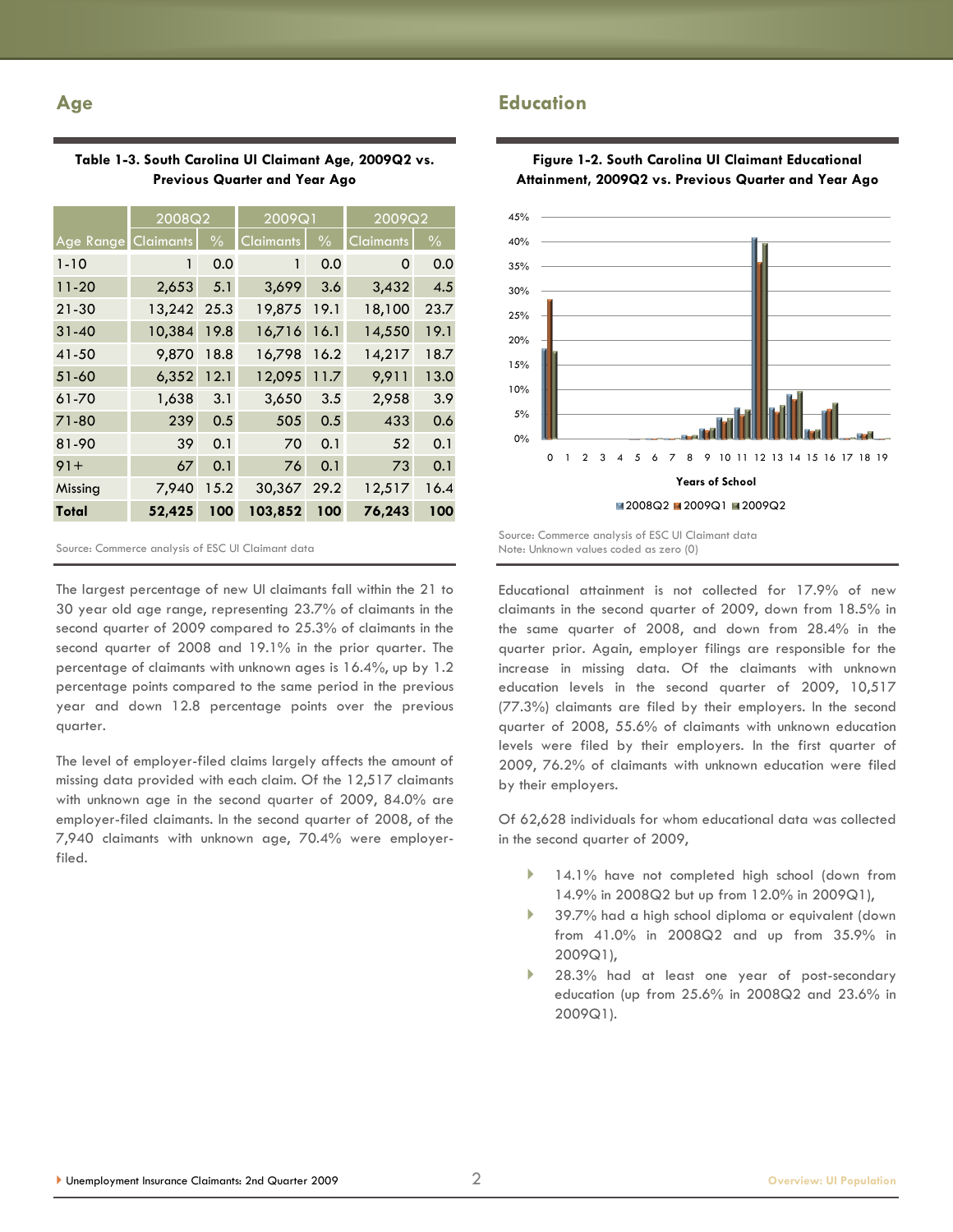## **Gender and Race**



#### **Figure 1-3. South Carolina New UI Claimant Gender and Race, 2008Q2 vs. 2009Q2**

Source: Commerce analysis of ESC UI Claimant data

The percent of African-Americans filing new claims for UI in the second quarter of 2009 was substantially smaller than that of Caucasians. In the second quarter of 2008, the percent of claimants who were African-American was closer to the percentage of claimants who were Caucasian.

Caucasian males participated at higher rates than Caucasian females in both second quarters. Conversely, African-American males participate at lower rates than African-American females in both quarters.

Gender and race were unrecorded for 25 individuals in the second quarter of 2009.

Of filers in 2009Q2,

- 41,247 were male, and
- 34,971 were female.

## **Filing Method**

#### **Table 1-4. South Carolina New UI Claims Method of Filing, 2009Q2 vs. Previous Quarter and Year Ago**

|                       | 2008Q2     |               | $'200\overline{9}$ Q1, |               | 2009Q2     |               |
|-----------------------|------------|---------------|------------------------|---------------|------------|---------------|
| <b>Filing Method</b>  | <b>Num</b> | $\frac{0}{0}$ | Num                    | $\frac{0}{0}$ | <b>Num</b> | $\frac{0}{0}$ |
| Unknown               | 304        | 0.6           | 115                    | 0.1           | 48         | 0.1           |
| Employer-Filed        | 6,115      | 11.7          | 23,013                 | 22.2          | 10,943     | 14.4          |
| <b>Claimant-Filed</b> | 46.006     | 87.8          | 80,724                 | 77.7          | 65,252     | 85.6          |
| Total                 | 52,425     | 100           | 103,852                | 100           | 76.243     | 100           |

Source: Commerce analysis of ESC UI Claimant data

Claims can be filed by the individual claimant or by the employer of the claimant. Employer-filed claims are referred to as "job-attached," as most of them are filed for temporary closures after which the claimant will return to work.

14.4% of claims were filed by employers, up from 11.7% in the second quarter of 2008 and down from 22.2% in the first quarter of 2009. The first quarter is historically high in seasonal employer-filed claims due to regularly scheduled facility closings.

Due to state UI limitations, not all temporary furloughs can be filed by the employer, thus a number of temporary claims were filed by the claimant directly. No indicator in the UI system currently exists to distinguish between claims that are "jobattached‖ versus permanent job loss.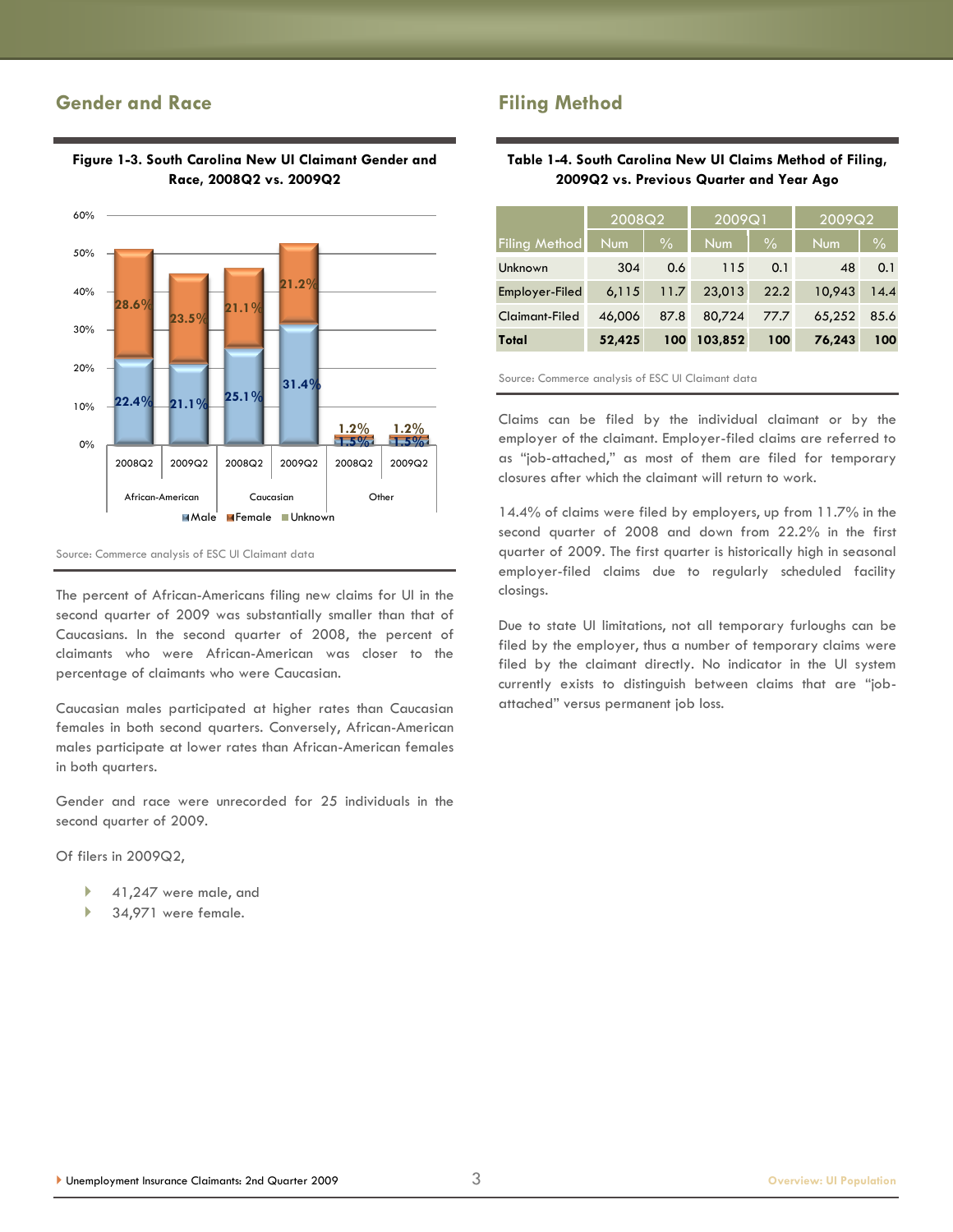#### **Reason For Separation**



**Figure 1-4. South Carolina New UI Claims by Reason for Separation, 2009Q2 vs. Previous Quarter and Year Ago**

Source: Commerce analysis of ESC UI Claimant data

Between the second quarters of 2008 and 2009, Lack of Work and Uncollected reasons for separation increased while Misconduct and Voluntary Quit reasons for separation decreased. Of the 76,243 claims filed in South Carolina in the second quarter of 2009, the reasons documented for unemployment were as follows:

- 39% were filed for Lack of Work, up 3 percentage points from 2008Q2, but down slightly over 2009Q1
- ▶ 20% were filed for Misconduct, down 8 percentage points from 2008Q2, but up 6 percentage points from 2009Q1
- 8% were filed by an individual who voluntarily quit, down 4 from 2008Q2 but up 2 percentage points from 2009Q1.
- 3% did not yet have a reason for separation, as the ESC was Still Working on the Claim, and
- ▶ 29% did not have any information recorded. This was up 8 percentage points from 2008Q2 but down 8 percentage points from 2009Q1
	- Of these missing reasons for separation, 10,571 were employer-filed claims, representing 47.2% of the total Uncollected reasons for separation.

## **Key Points**

Central findings from the second quarter of 2009 include the following points:

- $\checkmark$  The total number of claims filed in the second quarter of 2009 increased markedly compared to the second quarter of the previous year, driven by nationwide declining economic activity.
- Educational attainment of claimants in the second quarter of 2009 was comparable to those in the second quarter of 2008 and slightly higher than the level of education recorded in the first quarter of 2009.
- $\checkmark$  Lack of Work accounted for 39% of claims filed in the second quarter of 2009. Misconduct and Voluntary Quit together accounted for 28%, both of which declined compared to the second quarter of 2008. Separation reasons were missing for 29% of claims.
- Claims filed by employers for temporary furloughs make up 14.4% of claims filed in the second quarter of 2009, up from 11.7% in the previous year.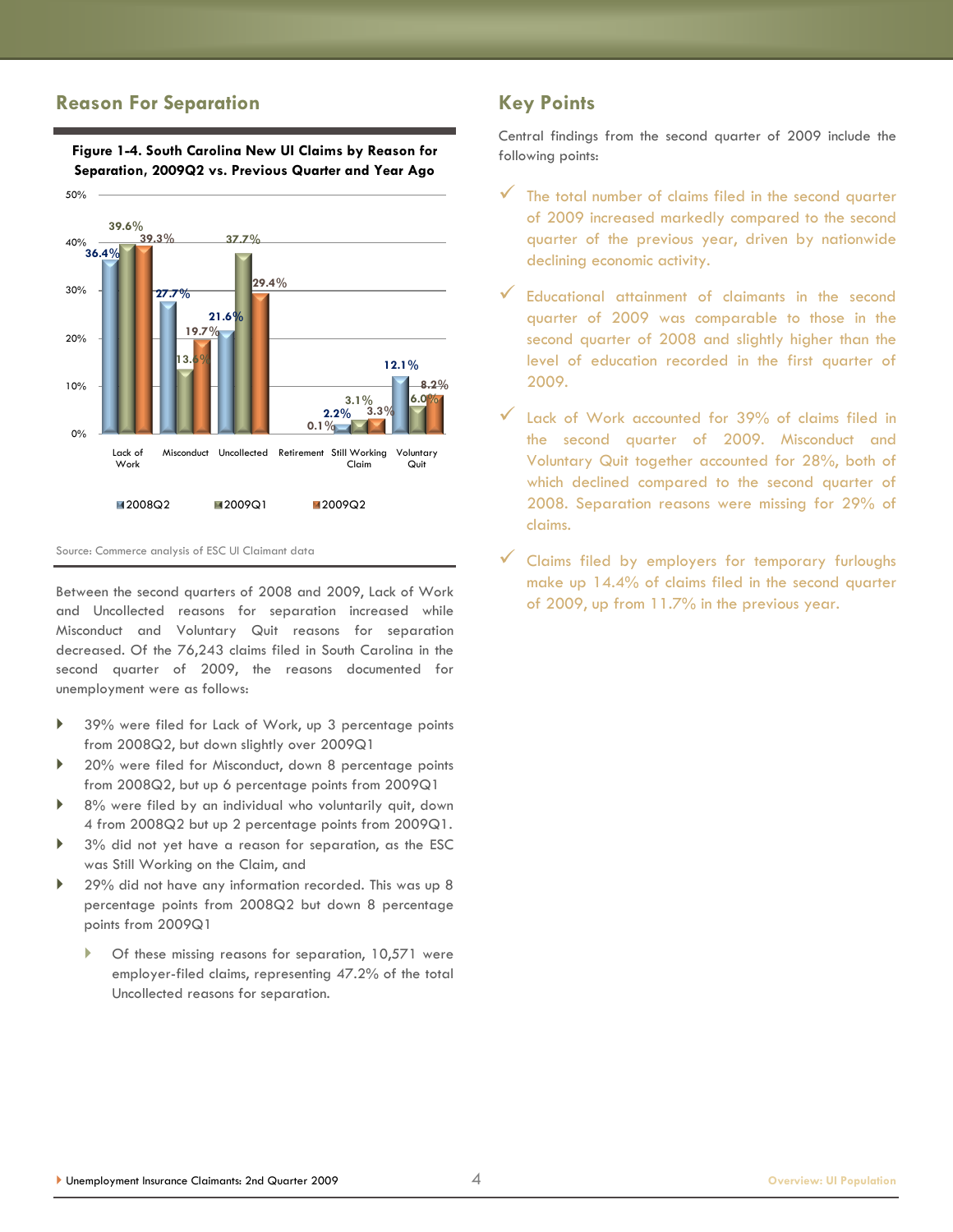## INDUSTRIES & OCCUPATIONS: 2nd Quarter Trends

Industrial and occupational distributions were relatively the same from the second quarter of 2008 to 2009, but the volume of claims increased. Manufacturing and Construction Industries made up most of the claims in the second quarter of 2009, as well as historically high UI participating industries such as Administrative Support/Waste Management (which includes temporary staffing firms).

### **Claims by Industry**

#### **Table 2-1. South Carolina New UI Claims by Industry, 2008Q2 vs. 2009Q2**

|                                              |       | 2008Q2        | 2009Q2 |                          | $\frac{0}{0}$ |
|----------------------------------------------|-------|---------------|--------|--------------------------|---------------|
| <b>Industry</b>                              | Num   | $\frac{0}{0}$ | Num    | $\overline{\frac{9}{6}}$ | Change        |
| Administrative and Support Svcs.             | 7,105 | 13.6          | 8,141  | 10.7                     | 14.6%         |
| <b>Food Services and Drinking Places</b>     | 3,962 | 7.6           | 5,636  | 7.4                      | 42.3%         |
| <b>Specialty Trade Contractors</b>           | 2,867 | 5.5           | 4,280  | 5.6                      | 49.3%         |
| <b>Transportation Equipment Mfg</b>          | 1,377 | 2.6           | 4,112  | 5.4                      | 198.6%        |
| Professional, Scientific, and Tech.          | 1,576 | 3.0           | 2,674  | 3.5                      | 69.7%         |
| Fabricated Metal Product Mfg.                | 1,044 | 2.0           | 2,457  | 3.2                      | 135.3%        |
| Machinery Manufacturing                      | 892   | 1.7           | 2,345  | 3.1                      | 162.9%        |
| <b>Educational Services</b>                  | 1,148 | 2.2           | 2,128  | 2.8                      | 85.4%         |
| <b>General Merchandise Stores</b>            | 1,245 | 2.4           | 1,857  | 2.4                      | 49.2%         |
| Merchant Wholesalers, Durables               | 1,000 | 1.9           | 1,813  | 2.4                      | 81.3%         |
| <b>Construction of Buildings</b>             | 1,044 | 2.0           | 1,584  | 2.1                      | 51.7%         |
| <b>Textile Mills</b>                         | 1,731 | 3.3           | 1,542  | 2.0                      | $-10.9%$      |
| Social Assistance                            | 1,145 | 2.2           | 1,376  | 1.8                      | 20.2%         |
| Nursing and Residential Care                 | 850   | 1.6           | 1,207  | 1.6                      | 42.0%         |
| <b>Ambulatory Health Care Services</b>       | 905   | 1.7           | 1,164  | 1.5                      | 28.6%         |
| <b>Gasoline Stations</b>                     | 749   | 1.4           | 1,025  | 1.3                      | 36.8%         |
| <b>Food and Beverage Stores</b>              | 672   | 1.3           | 995    | 1.3                      | 48.1%         |
| <b>Motor Vehicle and Parts Dealers</b>       | 723   | 1.4           | 980    | 1.3                      | 35.5%         |
| <b>Truck Transportation</b>                  | 628   | 1.2           | 921    | 1.2                      | 46.7%         |
| Accommodation                                | 772   | 1.5           | 921    | 1.2                      | 19.3%         |
| Heavy and Civil Engineering Cons.            | 601   | 1.2           | 916    | 1.2                      | 52.4%         |
| Credit Intermediation and Related            | 724   | 1.4           | 902    | 1.2                      | 24.6%         |
| Nonmetallic Mineral Product Mfg.             | 580   | 1.1           | 837    | 1.1                      | 44.3%         |
| <b>Building Material &amp; Garden Equip.</b> | 382   | 0.7           | 824    | 1.1                      | 115.7%        |
| Unknown                                      | 5,210 | 10.0          | 6,005  | 7.9                      | 15.3%         |

Source: Commerce analysis of ESC UI Claimant data

Industries from which the majority of UI claims were initiated are shown in Table 2-1. Industries with the highest number of claims include Administrative and Support Services (which includes temporary staffing firms); Hospitality subsectors (Food, Accommodations); Manufacturing subsectors; Construction subsectors; and Retail subsectors.

#### **Claims by Occupation**

#### **Table 2-2. South Carolina New UI Claims by Occupational Group, 2008Q2 vs. 2009Q2**

|                                      | 2008Q2 |               | 2009Q2 |               | $\frac{0}{0}$ |
|--------------------------------------|--------|---------------|--------|---------------|---------------|
| Occupation                           | Num    | $\frac{0}{0}$ | Num    | $\frac{0}{0}$ | Change        |
| Production                           | 7,199  | 13.7          | 9,536  | 12.5          | 32.5%         |
| <b>Sales</b>                         | 4,788  | 9.1           | 7,054  | 9.3           | 47.3%         |
| Construction/Extraction              | 3,712  | 7.1           | 5,300  | 7.0           | 42.8%         |
| Food Preparation/Serving Related     | 3,333  | 6.4           | 4,941  | 6.5           | 48.2%         |
| Office/Administrative Support        | 3,813  | 7.3           | 4,663  | 6.1           | 22.3%         |
| Transportation                       | 2,605  | 5.0           | 3,364  | 4.4           | 29.1%         |
| Management                           | 2,279  | 4.4           | 3,327  | 4.4           | 46.0%         |
| Installation/Maintenance/Repair      | 1,441  | 2.8           | 1,992  | 2.6           | 38.2%         |
| <b>HealthCare Support</b>            | 1,441  | 2.8           | 1,837  | 2.4           | 27.5%         |
| <b>Building/Grounds Maintenance</b>  | 1,415  | 2.7           | 1,786  | 2.3           | 26.2%         |
| <b>Business/Financial Operations</b> | 1,152  | 2.2           | 1,709  | 2.2           | 48.4%         |
| Education/Training/Library           | 894    | 1.7           | 1,589  | 2.1           | 77.7%         |
| Architecture/Engineering             | 398    | 0.8           | 1,051  | 1.4           | 164.1%        |
| <b>Healthcare Practitioners</b>      | 561    | 1.1           | 901    | 1.2           | 60.6%         |
| <b>Personal Care</b>                 | 679    | 1.3           | 898    | 1.2           | 32.3%         |
| <b>Protective Service</b>            | 529    | 1.0           | 717    | 0.9           | 35.5%         |
| Computer/Mathematical                | 444    | 0.9           | 695    | 0.9           | 56.5%         |
| Art, Entertainment, & Media          | 250    | 0.5           | 410    | 0.5           | 64.0%         |
| Community/Social Sciences            | 240    | 0.5           | 385    | 0.5           | 60.4%         |
| Military                             | 202    | 0.4           | 266    | 0.4           | 31.7%         |
| Legal                                | 158    | 0.3           | 245    | 0.3           | 55.1%         |
| Farming/Fishing/Forestry             | 226    | 0.4           | 245    | 0.3           | 8.4%          |
| Life/Physical/Social Science         | 60     | 0.1           | 101    | 0.1           | 68.3%         |
| Unknown                              | 14,606 | 27.9          | 23,231 | 30.5          | 59.1%         |
| Total                                | 52,425 | 100           | 76,243 | 100           | 45.4%         |

Source: Commerce analysis of ESC UI Claimant data

30.5% of UI claims were missing occupational information in the second quarter of 2009, up from 27.9% the previous year. Claims continue to be dispersed across a variety of occupations.

- Production: 12.5%
- $\blacktriangleright$  Sales: 9.3%
- Construction: 7.0%
- Food Preparation: 6.5%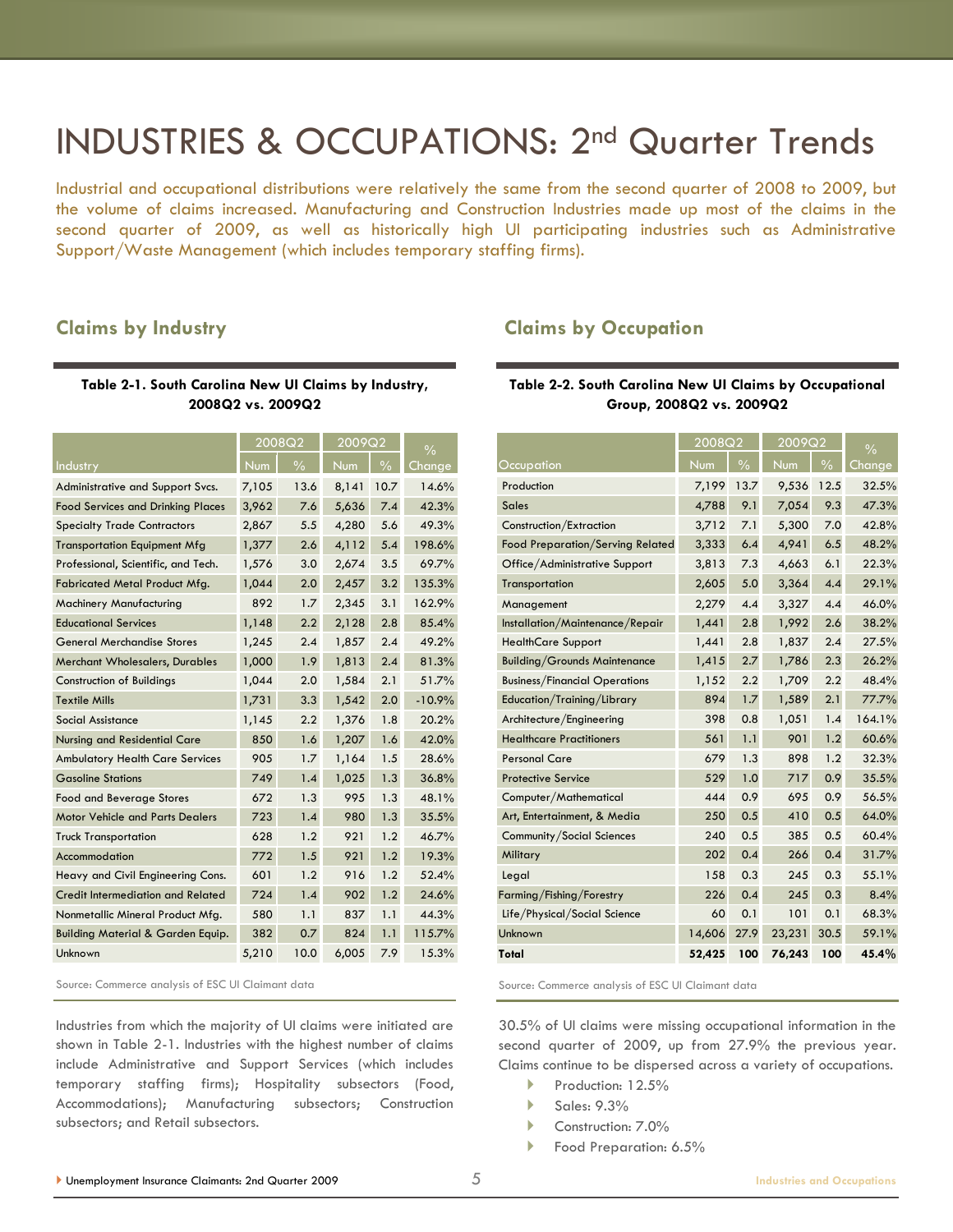## **Seasonality of Claims by Industry**



**Figure 2-1. South Carolina New Unemployment Insurance Claims Filed by Month, 2008Q2 – 2009Q2**

Source: Commerce analysis of ESC UI Claimant data

Some industries exhibit seasonal trends in UI claim filing, particularly experiencing peaks during January and July of each year. Figure 2-1 displays the five industries with both high volume of claims and clearly defined seasonal patterns.

## **Employer-Filed Claims**

#### **Table 2-3. South Carolina New Employer-Filed UI Claims by Industry, 2008Q2 vs. 2009Q2**

|                                              | 2008Q2 |               | 2009Q2 |               |
|----------------------------------------------|--------|---------------|--------|---------------|
| <b>Industry</b>                              | Num    | $\frac{0}{0}$ | Num    | $\frac{0}{0}$ |
| Nonmetallic Mineral Product Mfg              | 220    | 26%           | 311    | 54%           |
| <b>Food Manufacturing</b>                    | 112    | 17%           | 534    | 52%           |
| Religious, Grantmaking, Civic                | 100    | 16%           | 262    | 52%           |
| <b>Textile Mills</b>                         | 822    | 53%           | 840    | 49%           |
| <b>Printing and Related Support</b>          | 154    | 49%           | 88     | 47%           |
| <b>Transit and Ground Passenger</b>          | 49     | 37%           | 50     | 47%           |
| <b>Fabricated Metal Product Mfg</b>          | 1,112  | 45%           | 455    | 44%           |
| <b>Electrical Equipment, Appliance</b>       | 261    | 47%           | 84     | 40%           |
| <b>Paper Manufacturing</b>                   | 237    | 58%           | 60     | 37%           |
| <b>Textile Product Mills</b>                 | 246    | 48%           | 215    | 32%           |
| <b>Transportation Equipment Mfg</b>          | 2,476  | 60%           | 379    | 28%           |
| Machinery Manufacturing                      | 977    | 42%           | 232    | 26%           |
| <b>Support Activities for Transportation</b> | 3      | 0.9%          | 59     | 26%           |
| Computer and Electronic Product Mfg          | 166    | 31%           | 60     | 25%           |

Source: Commerce analysis of ESC UI Claimant data

Table 2-3 displays all of the industries (classified according to NAICS codes at the 3-digit level) for which employer-filed claims make up at least 25% of the total claims filed in the second quarter of 2009. Manufacturing sectors make up the majority of industries heavily utilizing employer-filed claims. Overall, the rate of employer-filed claims increased in the second quarter of 2009.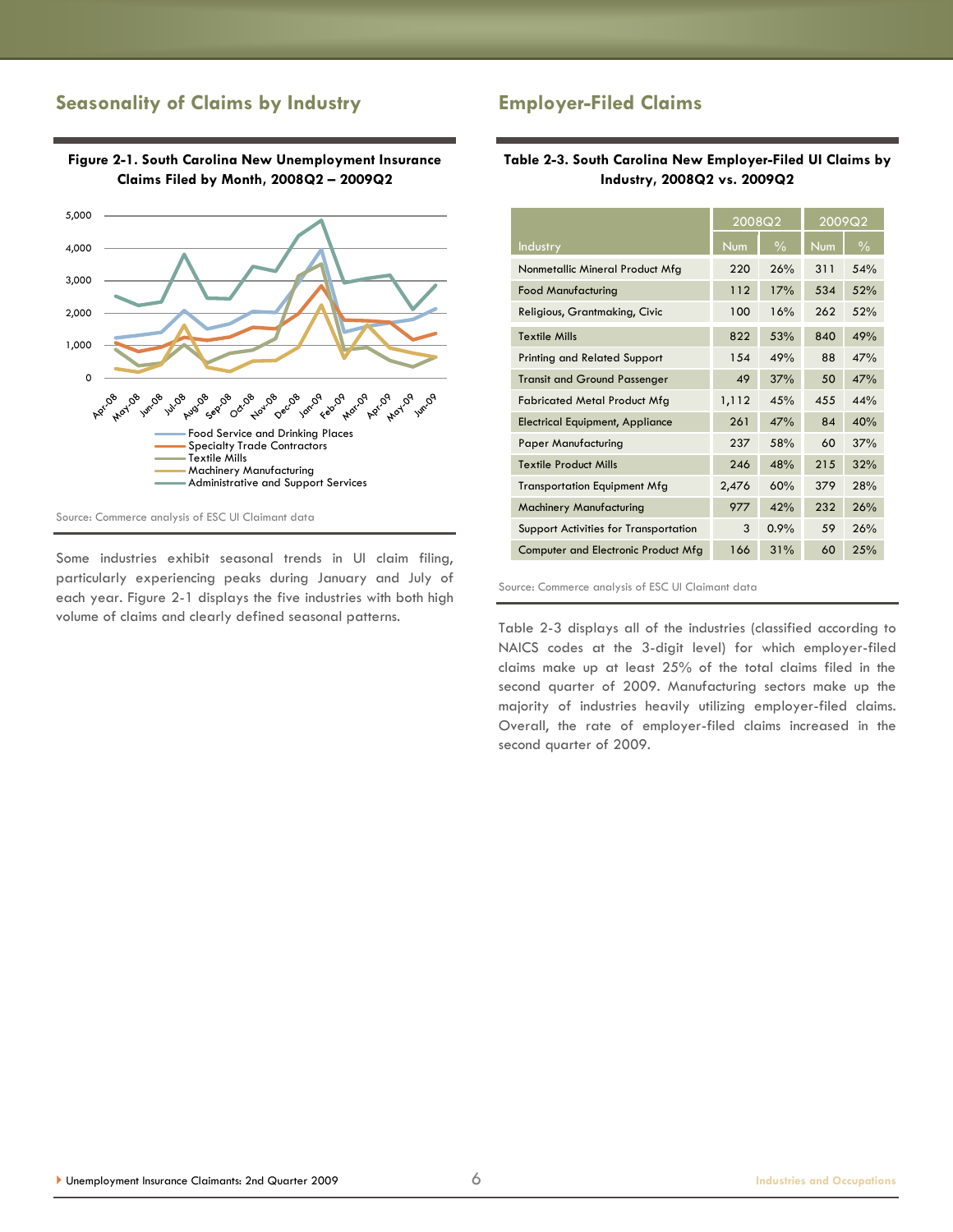## **Key Points**

Central findings regarding industry and occupational interaction in UI in the second quarter of 2009 include the following points.

- Manufacturing industry subsectors had higher incidence of employer-filed claims in the second quarter of 2009 than the same quarter one year previously.
- Several industries followed seasonal patterns of filings with spikes in claims filed in January and July of each year. These included industries in the manufacturing, construction, and hospitality and leisure sectors.
- The percent of employer filed claims by industries in the second quarter of 2009 was higher than the second quarter of 2008. The same industry subsectors, primarily manufacturing, had an overall higher percentage of claims that were employer filed. Additionally, the total number of claims had increased.
- Administrative Support Services (which includes temporary staffing firms) made up the highest group of claims, 10.7% of the total. The previous year, this industry made up 13.6% of claims in the second quarter.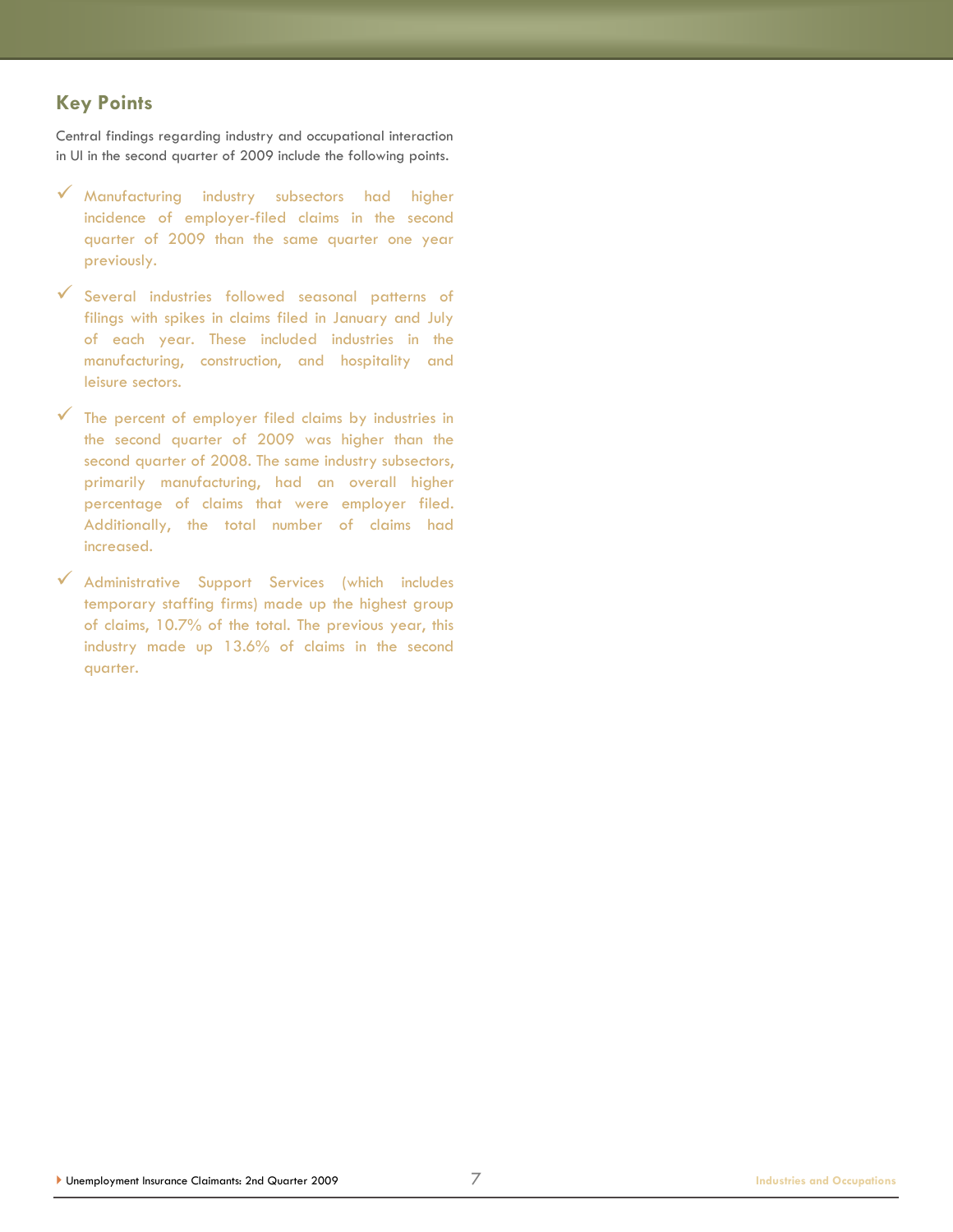## "JOB-ATTACHED" CLAIMS: 2nd Quarter Trends

In South Carolina, claims filed by the employer of the claimant are referred to as "job-attached." This type of claim is typically seasonal, experiencing spikes in January and July. Employer-filed claims doubled in the first quarter of 2009 over the previous year, representing 26.1% of all claims.

#### **Overview**

#### **Table 3-1. South Carolina New UI Claims Method of Filing, 2009Q2 vs. Previous Quarter and Year Ago**

|                      | 2008Q2     |               | 2009Q1     |               | 2009Q2     |               |
|----------------------|------------|---------------|------------|---------------|------------|---------------|
| <b>Filing Method</b> | <b>Num</b> | $\frac{0}{0}$ | <b>Num</b> | $\frac{0}{0}$ | <b>Num</b> | $\frac{0}{0}$ |
| Unknown              | 304        | 0.6           | 115        | 0.1           | 48         | 0.1           |
| Employer-Filed       | 6,115      | 11.7          | 23.013     | 22.2          | 10,943     | 14.4          |
| Claimant-Filed       | 46,006     | 87.8          | 80,724     | 77.7          | 65,252     | 85.6          |
| Total                | 52,425     | 100           | 103,852    | 100           | 76,243     | 100           |

| Source: Commerce analysis of ESC UI Claimant data |  |  |  |  |
|---------------------------------------------------|--|--|--|--|
|---------------------------------------------------|--|--|--|--|

In the second quarter of 2009, 14.4% of new claims were employer-filed, up nearly 3 percentage points from the year prior. Some difficulties exist in maintaining an accurate count of employer-filed claims, namely that data in the UI system changes daily. For instance, a claim that was once employerfiled may switch to employee-filed as time goes on and the employer ceases to continue filing the claim. Thus, the number of employer-filed claims may under-represent the true number of claims originally filed by employers.

South Carolina is one of nine states that still allow employers to file UI claims for employees. All other states require employees to self-file. Employees on temporary furloughs are counted by the US Department of Labor as unemployed in monthly statistics.

### **Employer-Filed Claims**



#### **Figure 3-1. South Carolina Employer-Filed New UI Claims by Month, 2008Q2 – 2009Q2**

Source: Commerce analysis of ESC UI Claimant data

Employer-filed claims follow highly seasonal patterns, with sharp increases in "job-attached" claims in January. The number of claims in second quarter of 2009 increased 79% compared to the number of claims last year. This reverses the declining trend in employer-filed claims from previous years, and reflects increased furloughs and temporary shut downs during this economic downturn.

- During April 2009, employer-filed claims account for 19.0% of claims filed. In April 2008, the percent of employer-filed claims was 13.9%.
- May 2009 had about 1,000 more employer-filed claims compared to the same period in 2008. This partially attributable to the current economic downturn.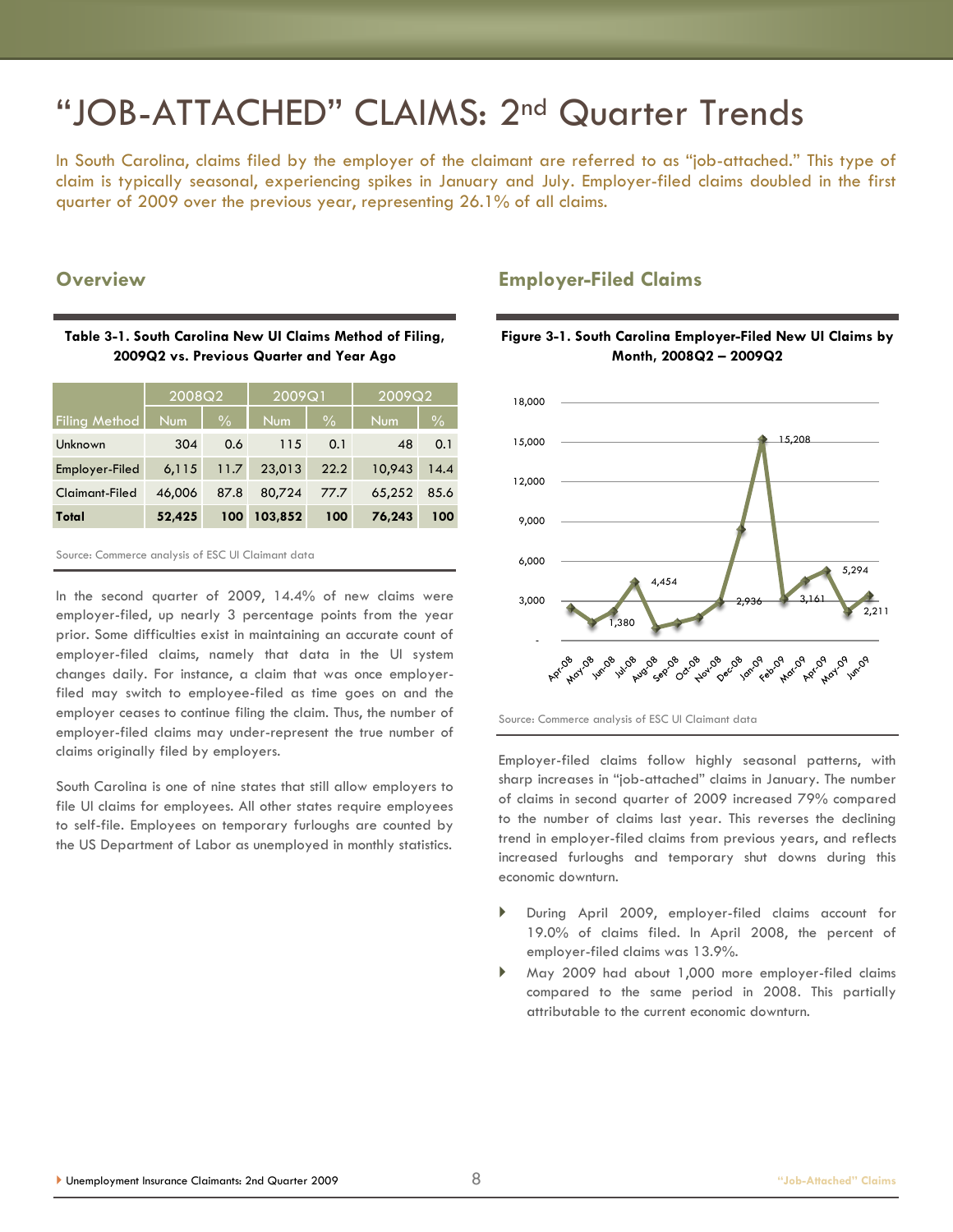## **Employer-Filed Vs. Reason for Separation**



**Figure 3-2. South Carolina New UI Claims Filed by Reason for Separation, 2008Q2 – 2009Q2**

Source: Commerce analysis of ESC UI Claimant data

Due to state UI limitations, not all temporary furloughs can be filed by the employer, thus a number of temporary claims are filed by the claimant directly. No indicator in the UI system currently exists to distinguish between claims that are "jobattached‖ versus permanent job loss.

Figure 3-2 shows the seasonality of claims for both employerfilings as well as reasons for separation. As previously discussed, employer-filed "job-attached" claims are highly seasonal. The large seasonal spikes in claims filed due to Lack of Work as well as Uncollected reasons strongly suggest that some of the temporary "job-attached" claims are absorbed in this category. Employer-filed, Lack of Work, and Unknown reasons experienced large increases in the fourth quarter of 2008 and the first quarter of 2009, exhibiting the effects of the current economic downturn.

## **Key Points**

Primary conclusions for the second quarter of 2009 include the following:

- $\checkmark$  Second quarter of 2009 had more employer-filed claims than the same quarter in the previous year.
- $\checkmark$  Historically, the first quarter of the year has more employer-filed claims than the second quarter, which also occurred in 2009.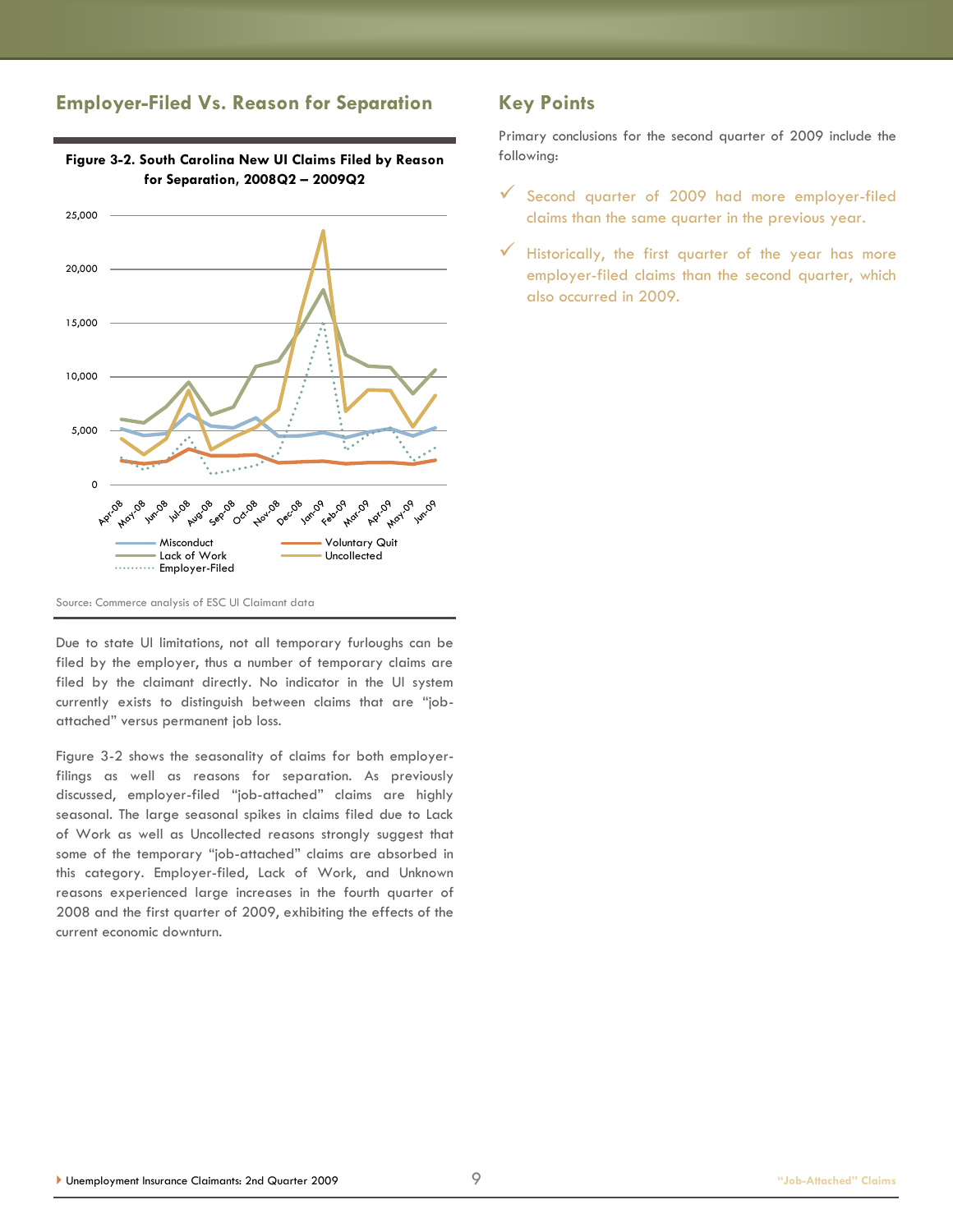## REPEAT CLAIMANTS: 2nd Quarter Profiles

In the second quarter of 2009, there was a marginal increase in repeat claimants (defined as a claimant who filed a claim in the two years prior to their current claim), suggesting economic hardships are extending past the normally unemployed segments of the population. The industries with the largest percentage of repeat claimants this quarter—Administrative Support/Waste Management (which includes temporary staffing firms), Agriculture/Hunting, and Mining/Extraction—were somewhat different compared to the second quarter of 2008. A 20% decline in repeat claimants occurred in the Manufacturing industry in the second quarter of 2009 over the previous year while a 168% increase in repeat claims in the Utilities industry reflected the worsening economic conditions experienced throughout the first half of 2009.

#### **Overview**



**Figure 4-1. Repeat Versus First-Time Claimants, 2009Q2**

#### Source: Commerce analysis of ESC UI Claimant data

In the second quarter of 2009, a total of 76,240 individuals filed a new claim for unemployment benefits. Approximately 42% of these individuals filed at least one other new claim in the two years prior to their current claim. The total number of repeat claims rose from 17,264 in the second quarter of 2008 to 25,377 in the second quarter of 2009. The accompanying increase in the total number of first-time claimants in 2009 kept the percentage of repeat claims to first-time claims fairly consistent between the two years.

### **Repeat Claimants by Industry**

#### **Table 4-1. Percent Repeat Claimants by Industry, 2009Q2 vs. 2008Q2**

| Industry                          |       | % 2008Q2  % 2009Q2 |
|-----------------------------------|-------|--------------------|
| Administrative Support/Waste Mgmt | 39.5% | 44.6%              |
| Agriculture/Hunting               | 33.1% | 42.8%              |
| Mining/Extraction                 | 22.7% | 36.3%              |
| <b>Food Services</b>              | 36.9% | 36.1%              |
| <b>Other Services</b>             | 37.7% | 35.9%              |
| Construction                      | 29.0% | 34.9%              |
| <b>HealthCare</b>                 | 33.5% | 34.5%              |
| Manufacturing                     | 43.1% | 34.5%              |
| Transportation/Warehousing        | 27.7% | 32.7%              |
| Real Estate/Leasing               | 16.8% | 31.7%              |
| Arts, Entertainment & Recreation  | 27.6% | 30.8%              |
| <b>Professional Services</b>      | 29.7% | 29.3%              |
| <b>Public Administration</b>      | 24.0% | 27.8%              |
| <b>Wholesale Trade</b>            | 23.5% | 26.4%              |
| Management                        | 31.5% | 26.1%              |
| <b>Retail Trade</b>               | 21.4% | 26.1%              |
| <b>Information</b>                | 13.7% | 25.6%              |
| <b>Educational Services</b>       | 27.9% | 24.8%              |
| Finance/Insurance                 | 17.6% | 24.5%              |
| <b>Utilities</b>                  | 7.1%  | 19.1%              |

Source: Commerce analysis of ESC UI Claimant data

Seasonal industries and industries with high turnover rates had higher numbers of individuals filing for benefits more than once in the past two years. In the second quarter of 2009, the three industries with the highest percentage of repeat claimants were somewhat different than those with the highest percent in 2008. While Manufacturing experienced a 20% drop in repeat claims, the Utilities industry experienced a 168% increase in repeat claims from 2008Q2 to 2009Q2.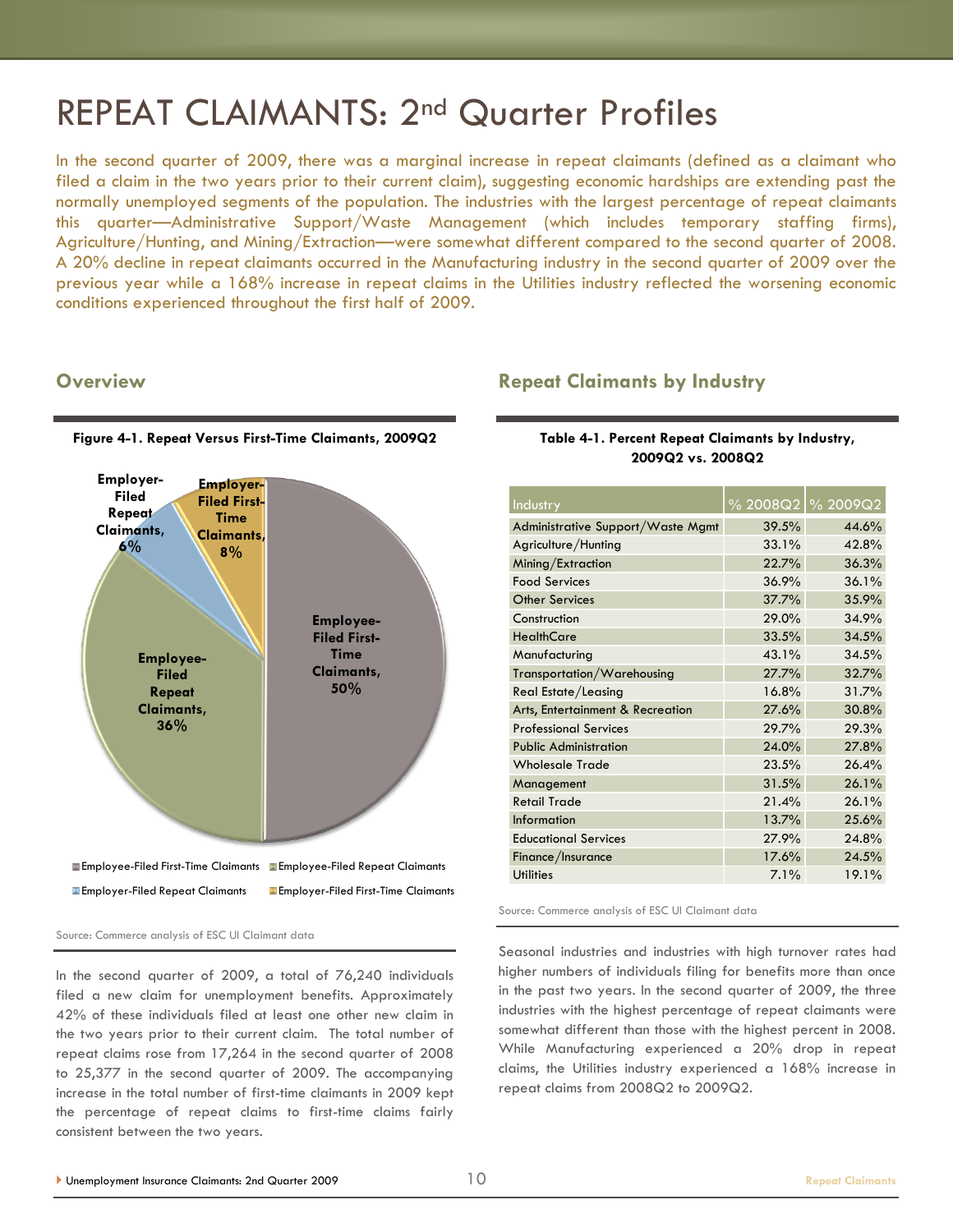### **Seasonality of Repeat Claims**



**Figure 4-2. Repeat Claims by Month Filed, 2008Q2 to 2009Q2**

Source: Commerce analysis of ESC UI Claimant data

Repeat claims follow highly seasonal patterns, with sharp increases in repeat claims being filed in January and July, corresponding with temporary facility closings. Employer-filed repeat claims closely follow the same seasonal pattern.

 June 2009 had the highest number of repeat claims in the second quarter of 2009 and had 55.6% more repeat claims compared to June 2008.

#### **Table 4-2. South Carolina Repeat UI Claims Filed by Month, 2009Q2 vs. 2008Q2**

|       | Month   2008Q2 Claims | $^\circ$ 2009Q2 Claims | $\sqrt{2}$ Increase |
|-------|-----------------------|------------------------|---------------------|
| April | 6,102                 | 8.920                  | $46.2\%$            |
| May   | 4,846                 | 6,627                  | $36.8\%$            |
| June  | 6,316                 | 9,830                  | 55.6%               |

Source: Commerce analysis of ESC UI Claimant data

The percent increase in claims in June 2009 is the highest of all the second quarter 2009 months when compared to 2008.

## **Filing Method**







Large differences exist in the tendency to file a repeat claim by filing method. In the second quarter of 2009, claims that were employer-filed were repeat filings 34.4% while 33.1% of employee-filed claims were repeat claims. During the first quarter of 2009 (during seasonal peak), repeat claims were much more likely to have been filed by employers rather than employees. In the second quarter of 2008, the difference by filing method was even more pronounced with 52.0% of employer-filed claims having at least one previous new claim in the prior two years while only 30.4% of employee-filed claims were considered to be repeats.

The economic downturn most likely contributed to the decrease in repeat employer-filed claims in this quarter. Many new employers and new employees filed in 2009 as businesses contracted and workforces were downsized.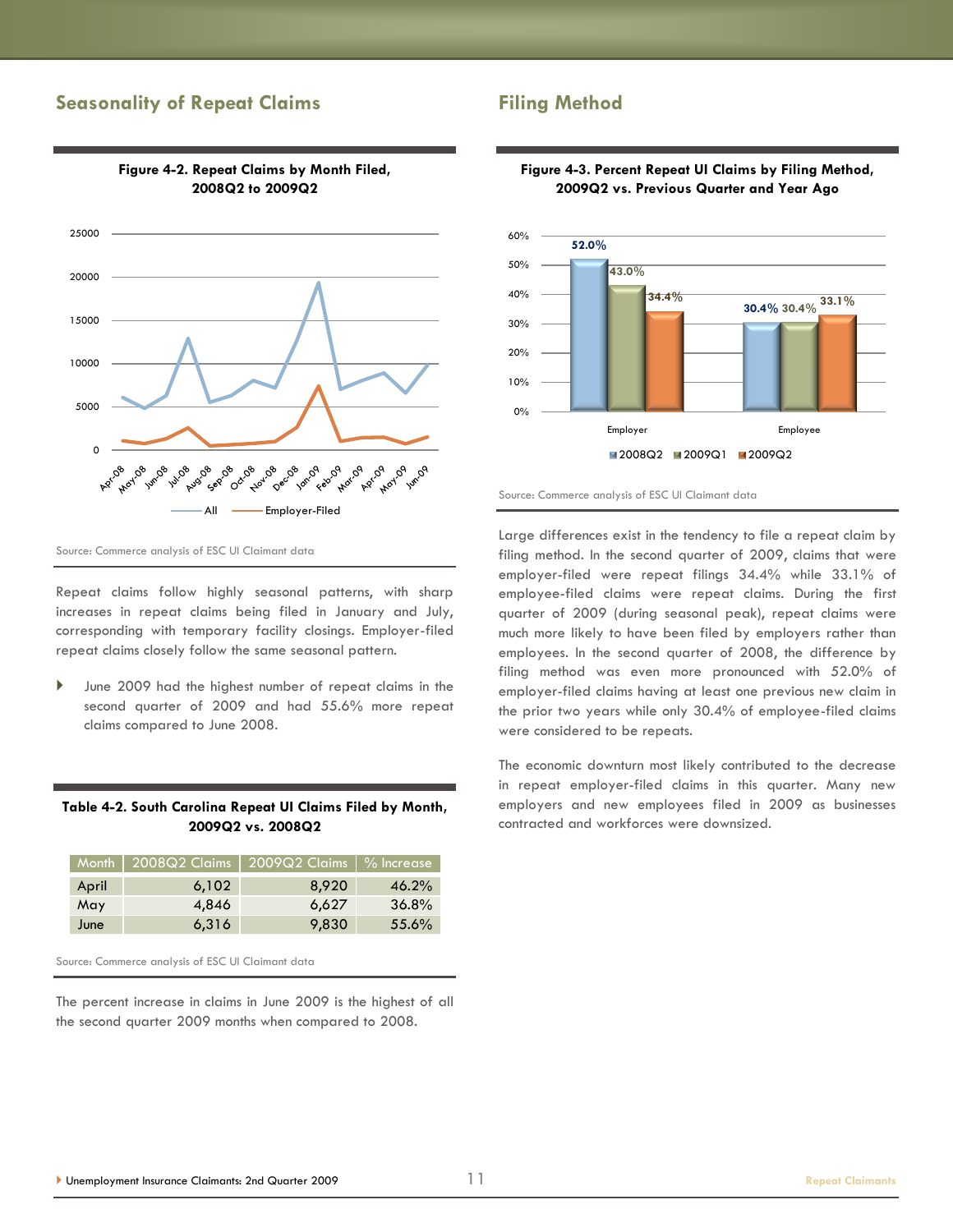### **Reason for Separation**



#### **Figure 4-4. Percent Repeat UI Claims by Separation Reason, 2009Q2 vs. Previous Quarter and Year Ago**

Source: Commerce analysis of ESC UI Claimant data

Of all claims filed with an uncollected separation reason, 58.7% were from claimants with a prior claim. This is somewhat higher than the percent in the first quarter of 2009 or the second quarter of 2008. A slightly lower percentage of claims filed in the second quarter of 2009 were repeat claims citing Lack of Work as their reason for separation (23.7%). Employer-filed claims are more likely to be both repeat claims and more likely to have an uncollected reason for separation. This may partially explain the high percentage of repeat claims in this category.

## **Age and Education Levels**

**Table 4-3. Percent Repeat Claims by Age and Education, 2009Q2 vs. Previous Quarter and Year Ago**

| Age                           | Percent<br>Repeat<br>2008Q2 | Percent<br>Repeat<br>2009Q1 | Percent<br>Repeat<br>2009Q2 |
|-------------------------------|-----------------------------|-----------------------------|-----------------------------|
| $<$ 18 years                  | 7.5%                        | 4.0%                        | 6.8%                        |
| 18-24 years                   | 24.8%                       | 23.5%                       | 26.7%                       |
| 25-40 years                   | 29.4%                       | 30.0%                       | 32.9%                       |
| 41-55 years                   | 31.4%                       | 30.2%                       | 33.9%                       |
| 56-65 years                   | 30.4%                       | 27.5%                       | 33.9%                       |
| $> 65$ years                  | 32.9%                       | 29.7%                       | 35.4%                       |
| Unknown                       | 53.3%                       | 44.1%                       | 38.3%                       |
| <b>Educational Attainment</b> |                             |                             |                             |
| 0: Unknown                    | 44.3%                       | 41.0%                       | 33.5%                       |
| 1-8: No High School           | 32.2%                       | 33.6%                       | 34.5%                       |
| 9-11: Some High School        | 32.8%                       | 35.2%                       | 35.1%                       |
| 12: High School Graduate      | 32.3%                       | 33.1%                       | 36.4%                       |
| 13-15: Some College           | 27.9%                       | 26.4%                       | 31.0%                       |
| 16+: College Graduate+        | 20.9%                       | 16.6%                       | 21.9%                       |

Source: Commerce analysis of ESC UI Claimant data

Repeat claims peak in the prime working age groups between 25 and 65 years. The percentage of repeat claims is lowest among new workers less than 18 years old who have not accumulated enough experience to use the system more than once. A large percentage of claims with unknown ages are repeat claimants. In the second quarter of 2009, 38.3% of all "unknown" age claims were made by repeat claimants.

Educational attainment exhibits an inverted U-shaped trend in relation to repeat claims: as education increases, the percent of repeat claims first increases and then decreases. Claimants with 12 years of education (high school degree) exhibit the largest percentage of repeat claims at 36.4%. Those with at least one year of post-secondary education have significantly lower percentages of repeat claimants. This suggests that as skill or experience increases, the probability of repeated spells of unemployment decreases.

The percentage of repeat claims in the second quarter of 2009 that have an unknown level of educational attainment (33.5%) was lower than in the same quarter during 2008 (44.3%). About 74% of these repeat claims with unknown levels of education were filed by employers who are not required to report such information.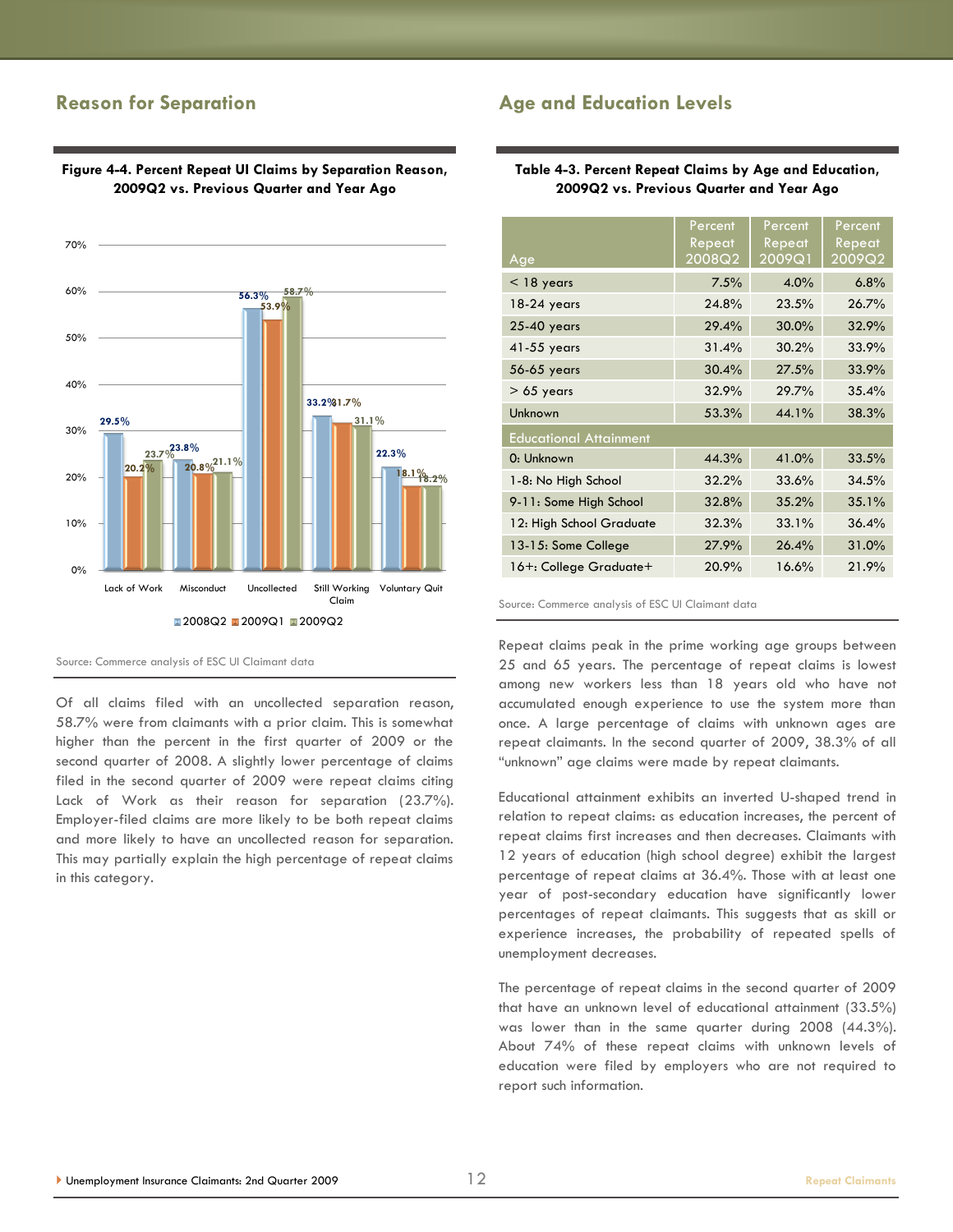## **Key Points**

Central findings regarding repeat claims for the second quarter of 2009 include the following:

- $\checkmark$  Employer-filed claims tended to have a strong association with repeat spells of UI.
- $\checkmark$  Approximately 42% of individuals filing a new claim for UI in the second quarter of 2009 had filed at least one other new claim in the previous two years.
- $\checkmark$  The likelihood of being a repeat claimant appears to be related to both age and educational attainment. Those in their prime working ages had a higher percentage of repeat claimants and those with lower levels of education also tended to have greater numbers of repeat claims.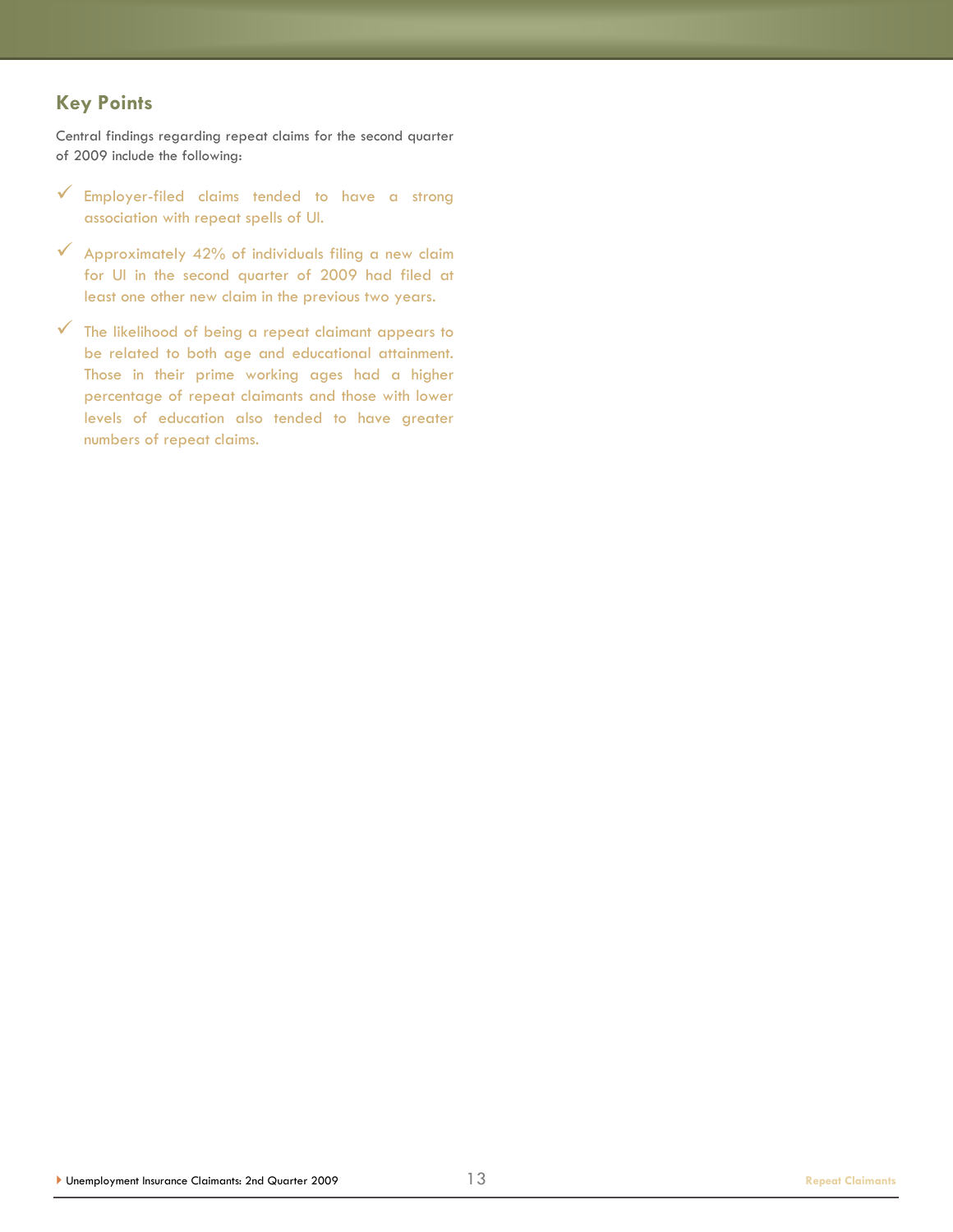## WORKFORCE INVESTMENT AREAS (WIAs): 2nd Quarter Overview

Accounting for differences in population, the Upstate WIA had the largest number of unique claimants in the second quarter of 2009. Sizable differences exist in the percentage of each WIA's workforce involved in seasonal industries such as Manufacturing, Construction, and Entertainment. Greenville experienced the largest percent increase in claims from second quarter 2008 to 2009.

### **Distribution by WIA**



South Carolina has twelve Workforce Investment Areas as displayed in Figure 5-1. Table 5-1 shows the Upstate WIA had the highest percentage of their population file at least one claim during the second quarter of 2009.

|                 | 2008       | 2008Q2      | 2009Q2      |
|-----------------|------------|-------------|-------------|
| <b>WIA</b>      | Population | $%$ of Pop. | $%$ of Pop. |
| Upstate         | 362,804    | 1.6%        | 2.4%        |
| Upper Savannah  | 255,721    | 1.2%        | 1.8%        |
| Pee Dee         | 335,958    | $1.4\%$     | 1.8%        |
| Lower Savannah  | 307,616    | 1.3%        | 1.8%        |
| Worklink        | 371,014    | 1.1%        | 1.8%        |
| Greenville      | 438,119    | 0.9%        | 1.7%        |
| Santee Lynches  | 216,089    | 1.2%        | 1.5%        |
| Waccamaw        | 353,201    | 1.0%        | 1.5%        |
| <b>Midlands</b> | 635,954    | 1.1%        | 1.5%        |
| Trident         | 644,506    | 1.0%        | 1.5%        |
| Catawba         | 325,979    | 0.9%        | 1.3%        |
| Lowcountry      | 232,839    | 0.8%        | 1.2%        |

#### **Table 5-1. New UI Claimants as a Percentage of Population by WIA, 2008Q2 vs. 2009Q2**

Source: US Census Bureau County Population Estimates and Commerce analysis of ESC UI Claimant data

2.4% of the Upstate WIA's population filed a claim in the second quarter of 2009 alone. The Upstate WIA also had the highest percentage of their population file at least one claim in 2008 as well. Each WIA experienced an increase in the percentage of their population filing claims. The Lowcountry WIA had the lowest percentage of its population file a claim for UI in the second quarters of both 2008 and 2009.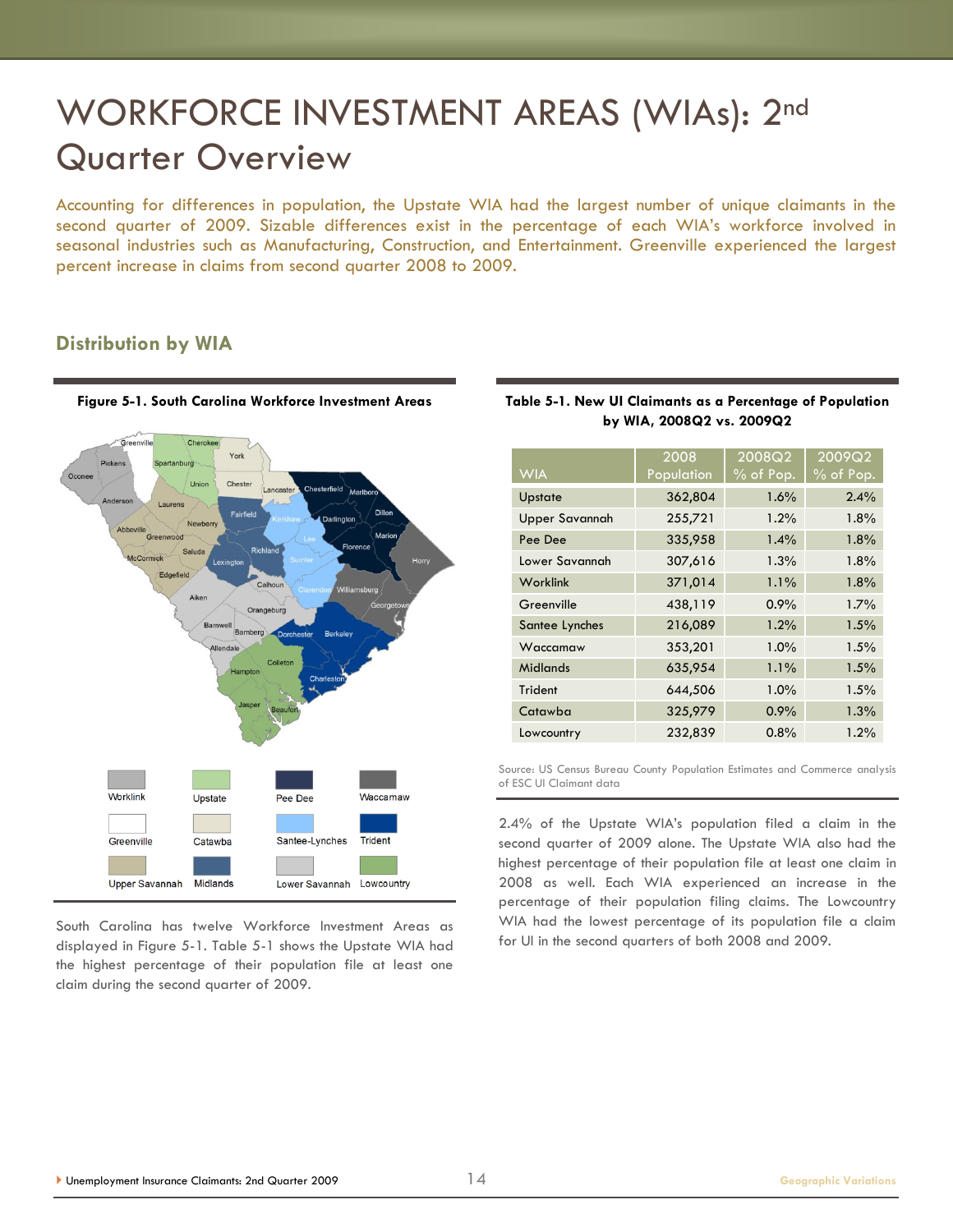## **Claims by WIA**

|  |  |  |  |  | Table 5-2. New UI Claims by WIA, 2008Q2 vs. 2009Q2 |  |
|--|--|--|--|--|----------------------------------------------------|--|
|--|--|--|--|--|----------------------------------------------------|--|

| <b>WIA</b>            | 2008Q2<br>Claims | 2009Q2<br><u>Claims</u> | $\frac{0}{0}$<br>Change |
|-----------------------|------------------|-------------------------|-------------------------|
| <b>Trident</b>        | 6,153            | 9,808                   | 59.4%                   |
| Midlands              | 7,232            | 9,490                   | 31.2%                   |
| <b>Upstate</b>        | 5,969            | 8,875                   | 48.7%                   |
| Greenville            | 4,008            | 7,230                   | 80.4%                   |
| Worklink              | 4,094            | 6,588                   | 60.9%                   |
| Pee Dee               | 4,629            | 6,077                   | 31.3%                   |
| Lower Savannah        | 4,082            | 5,564                   | 36.3%                   |
| Waccamaw              | 3,482            | 5,218                   | 49.9%                   |
| <b>Upper Savannah</b> | 3,021            | 4,551                   | 50.6%                   |
| Catawba               | 3,006            | 4,174                   | 38.9%                   |
| Santee Lynches        | 2,539            | 3,150                   | 24.1%                   |
| Lowcountry            | 1,857            | 2,771                   | 49.2%                   |
| <b>MISSING</b>        | 2,353            | 2,747                   | 16.7%                   |

Source: US Census Bureau County Population Estimates and Commerce analysis of ESC UI Claimant data

The Midlands WIA had the most claims in second quarter of 2009. The Greenville WIA had the largest percent increase in claims from second quarter 2008 to second quarter 2009, an 80.4% increase in claims from the year prior. Other WIAs experiencing large increases in claims over the previous year include: Worklink (60.9%), Trident (59.4%), Upper Savannah (50.6%), and Waccamaw (49.9%). The smallest percentage increase in UI claims was experienced by the Santee Lynches WIA, which witnessed a 24.1% increase.

### **2nd Quarter 2009 WIA Characteristics:**

- Greenville had the highest increase in participation in the UI system, increasing the number of claimants by 80.4% over 2008 numbers.
- The Worklink WIA had a higher percentage of Caucasian claimants while the Lower Savannah, Midlands, and Pee Dee serve significantly higher percentages of African-American claimants.
- High numbers of employer-filed first claims include Worklink (22.8%), Upper Savannah (30.6%), and Greenville (18.8%) possibly related to higher concentrations of Manufacturing industries in these areas that have temporary layoffs on a regular or semi-regular basis.
- Areas with the highest levels of educational attainment were urban areas, including Greenville, Midlands, and

Trident WIAs. Areas with the lowest educational attainment were the Pee Dee, Lower Savannah, and Upper Savannah.

- The percent of claims citing Manufacturing as their industry were highest in the Upstate (40.6%), Lower Savannah (35.0%), and Pee Dee (33.8%) WIAs. Areas with a low concentration of Manufacturing claims include the Midlands (13.7%), Lowcountry (9.2%), and Waccamaw (13.8%).
- Claims working in the Administrative Support/Waste Management (includes temporary staffing) industries were concentrated in Greenville, the Upstate, and Upper Savannah WIAs.

### **Key Points**

Main points regarding geographic distribution of claims in the second quarter of 2009 are provided as follows:

- $\checkmark$  In the second quarter of 2009, 1.7% of South Carolina's population applied for UI at least once.
- $\checkmark$  The Upstate WIA had the largest percent growth in the number of claimants using the UI system in the second quarter of 2009, increasing 80.4%.
- Santee-Lynches WIA had the smallest percent growth in the number of claims using the UI system in the second quarter of 2009, up 24.1% from 2008.
- There were important demographic and industrial differences between the WIAs as evidenced by differences in racial composition, educational attainment, and concentrations in specific industries.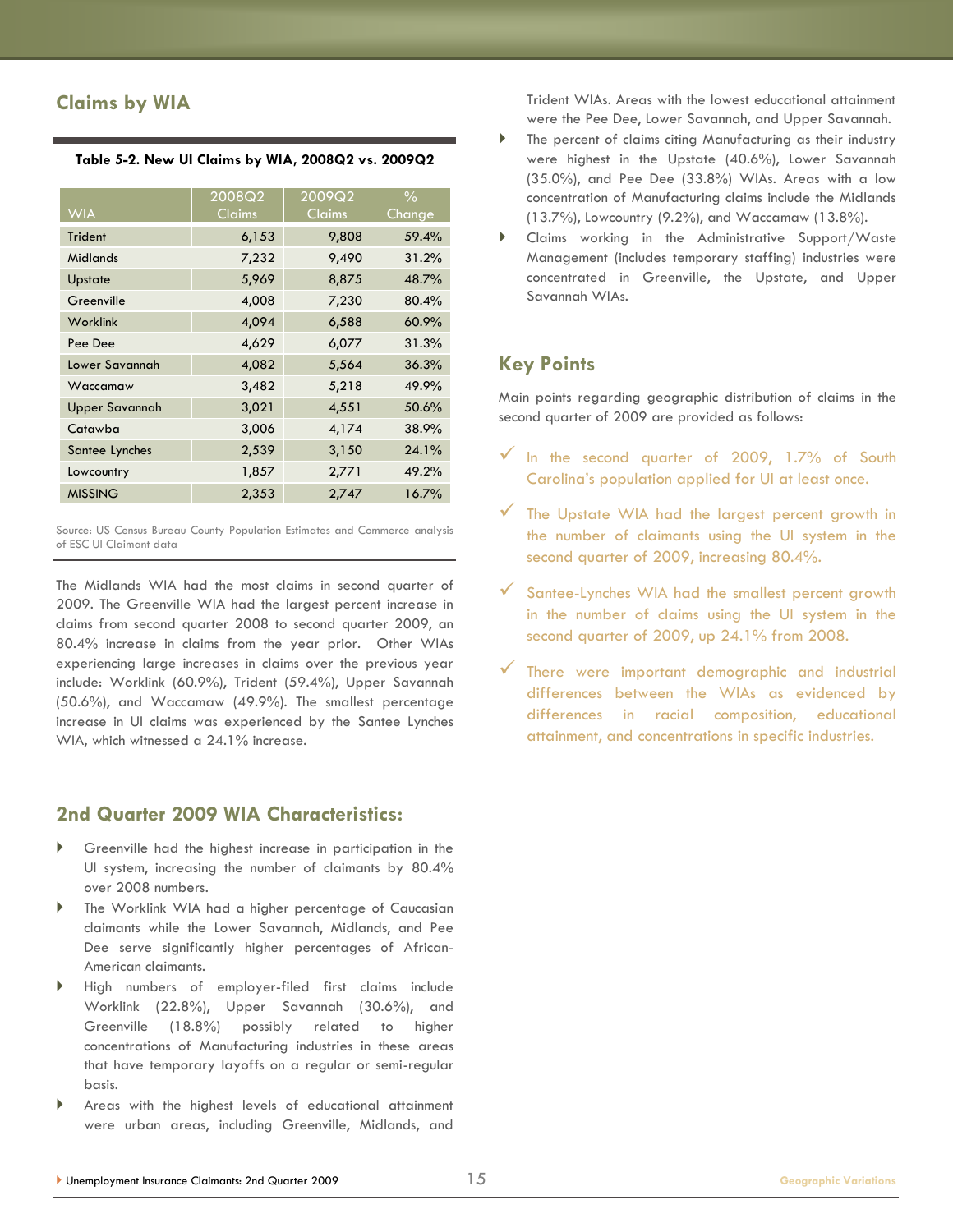## BENEFITS RECEIVED: 2nd Quarter Trends

While 76,243 new claims for Unemployment Insurance were filed in the second quarter of 2009, only 43,065 of these claims received at least one week of benefit payments (56.5%). This percentage is somewhat lower among claims receiving benefits compared to the second quarter of 2008 (62.9%). Right-censored data may affect these results, as the most recently filed new claims may not have yet had a final determination of their eligibility completed, thus biasing percentages lower. Significant differences in the percentage of claims receiving benefits exist when comparing month of filing, WIA of residence, separation reason, and demographic or job characteristics.

#### **Claims Receiving Benefit Payments**

#### **Table 6-1. New UI Claims Receiving Benefits by Quarter and Month**

| Quarter       | Claims<br><b>Filed</b> | <b>Claims Receiving</b><br>$1 +$ Benefit<br>Payment | Percent<br>Receiving<br><b>Benefits</b> |
|---------------|------------------------|-----------------------------------------------------|-----------------------------------------|
| 2008Q2        | 52,425                 | 32,957                                              | 62.9%                                   |
| 2009Q1        | 103,852                | 71,386                                              | 68.7%                                   |
| 2009Q2        | 76,243                 | 43,065                                              | 56.5%                                   |
| Apr 09        | 27,850                 | 17,636                                              | 63.3%                                   |
| <b>May 09</b> | 21,058                 | 12,418                                              | 59.0%                                   |
| <b>Jun 09</b> | 27,335                 | 13,011                                              | 47.6%                                   |

Source: Commerce analysis of ESC UI Claimant data

Table 6-1 shows that only 56.5% of the claims filed in the second quarter of 2009 received at least one week of benefit payment. This is somewhat lower than the percentage of claims receiving benefits in either the second quarter of 2008 or the first quarter of 2009.

There are also differences in the likelihood of receiving benefits based on the month the claim was filed even within the same quarter. Those claims filed in April received benefits 63.3% of the time compared to only 47.6% of the time for claims filed in June 2009. This number may be somewhat biased as claims originally filed in June may ultimately receive a payment in the following months of August, September, or October. A lag can exist between the month the claim was filed and when the first payment occurs. Historically since 2006, there has been little difference in the percent of claims receiving payments between April (59.3%), May (58.6%), and June (59.9%).

### **Benefit Payments by Separation Reason**

#### **Table 6-2. New UI Claims Receiving Payment by Separation Reason, 2008Q2 vs. 2009Q2**

| Separation<br>Reason       | 2008Q2<br>Percent | 2009Q2<br>Percent |
|----------------------------|-------------------|-------------------|
| Lack of Work               | 77.6%             | 74.8%             |
| Misconduct                 | 61.2%             | 42.8%             |
| <b>Still Working Claim</b> | 59.5%             | 53.9%             |
| <b>Voluntary Quit</b>      | 20.5%             | 11.3%             |
| Uncollected                | 64.3%             | 54.1%             |

Source: Commerce analysis of ESC UI Claimant data

Those citing lack of work had the highest percentage of claims receiving benefits (74.8%) in the second quarter of 2009. This percent is slightly down from the 77.6% of claims receiving benefits in the same quarter in 2008. Those who voluntarily quit, who are many times not eligible for UI benefits, received benefits 11.3% of the time in the second quarter. Overall claims are receiving benefits at a lower rate in 2009 compared to 2008 although this may reflect a censoring of data and not an actual reduction in claims paid.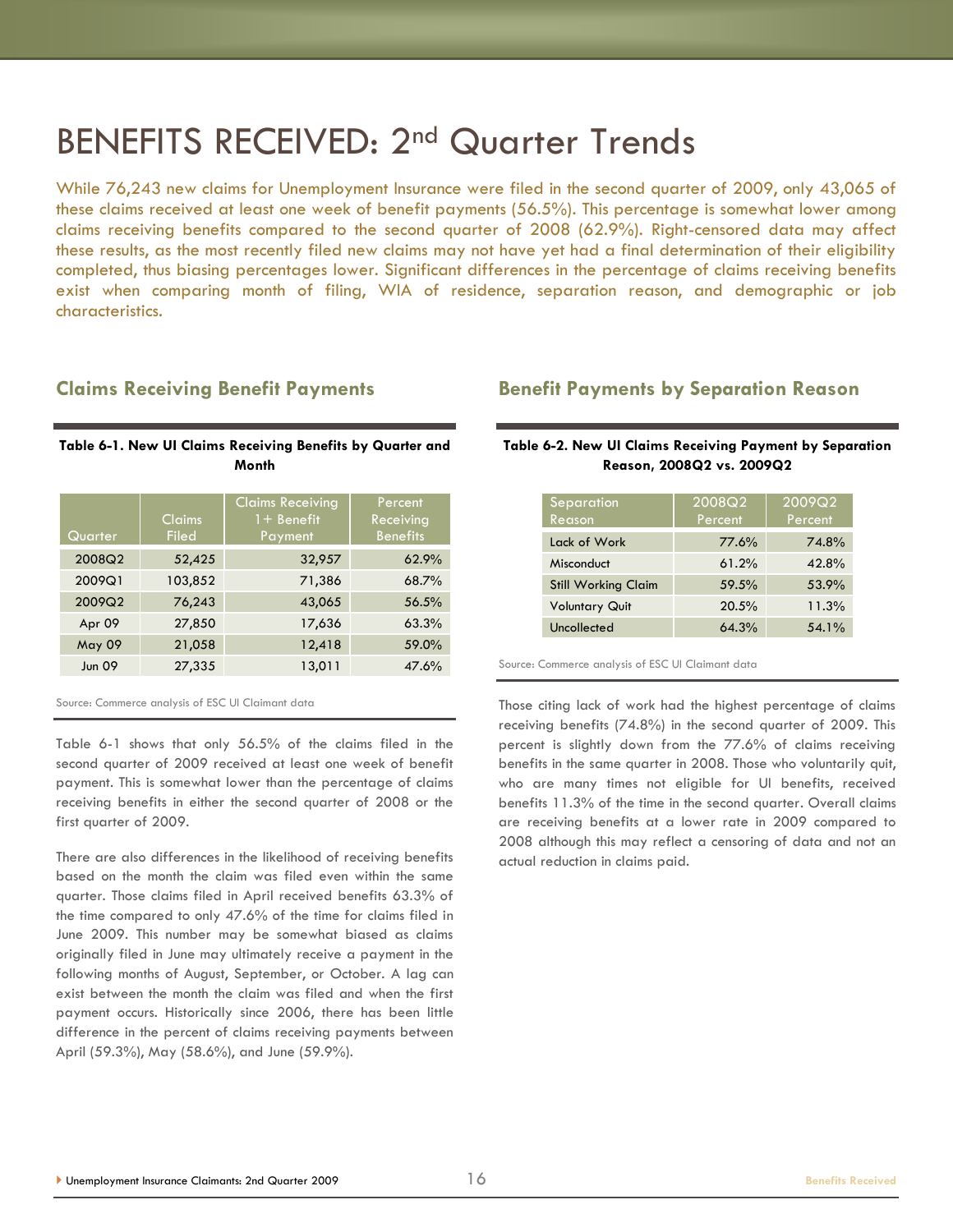## **Benefit Payments by Filing Method**

#### **Table 6-3. New UI Claims Receiving Payment by Filing Method, 2008Q2 vs. 2009Q2**

| Filing Method | 2008Q2<br>Percent | 2009Q2<br>Percent' |
|---------------|-------------------|--------------------|
| Employer      | 71.8%             | $59.7\%$           |
| Claimant      | $62.1\%$          | 56.0%              |

Source: Commerce analysis of ESC UI Claimant data

Employer-filed claims have historically been paid at a higher rate than those filed by the claimant on their own behalf (63.2% versus 60.4%, respectively). In the second quarter of 2009, 59.7% of employer-filed claims received at least one week of benefits compared to 56.0% of claims filed by the employees.

#### **Benefit Payments by WIA**

#### **Table 6-4. New UI Claims Receiving Payment by WIA, 2008Q2 vs. 2009Q2**

|                       | 2008Q2  | 2009Q2  |
|-----------------------|---------|---------|
| <b>WIA</b>            | Percent | Percent |
| Worklink              | 66.9%   | 61.0%   |
| Upstate               | 69.4%   | 59.9%   |
| Waccamaw              | 66.6%   | 59.1%   |
| Catawba               | 67.6%   | 58.9%   |
| Greenville            | 62.8%   | 58.8%   |
| Pee Dee               | 65.6%   | 56.4%   |
| <b>Upper Savannah</b> | 61.4%   | 56.3%   |
| Lowcountry            | 68.0%   | 55.9%   |
| Trident               | 69.0%   | 55.4%   |
| Lower Savannah        | 58.8%   | 54.9%   |
| Santee Lynches        | 58.3%   | 54.7%   |
| <b>Midlands</b>       | 53.6%   | 49.3%   |
| <b>MISSING</b>        | 63.3%   | 56.5%   |

Source: Commerce analysis of ESC UI Claimant data

Table 6-4 shows the percent of claims receiving at least one week of UI benefits broken out by WIA of residence. In both the second quarter of 2009 and the second quarter of 2008 the Midlands WIA had the lowest percent of claims receiving benefits. In 2009, the Worklink WIA had the highest percent receiving benefits (61.0%) while in 2008 it was the Upstate WIA (69.4%).

#### **Benefit Payments by Gender and Race**

**Figure 6-1. New UI Claims Receiving Payment by Gender and Race, 2008Q2 vs. 2009Q2**



Source: Commerce analysis of ESC UI Claimant data

There are significant differences between the genders and races in terms of the percent of claims receiving benefits (Figure 6-1). Caucasian males tend to have the highest percent of claims receiving benefits in the second quarter of 2009 (63.1%), followed by African-American males (54.8%). Females receive benefits at a lower rate than their male counterparts (55.2% for Caucasian females and 50.9% for African-American females). Across all gender and racial groups, the percent receiving benefits was lower in the second quarter of 2009 compared to 2008.

## **2nd Quarter 2009 Demographic Characteristics and Benefits Payments:**

- Those with 16 or more years of education received benefits at the highest rate typically and in the second quarter of 2009 (62.7% vs. 56.1% for those with 12 years of education and 51.6% of those with 1-8 years).
- The percent of claims receiving benefits tended to increase with the age of the claimant. Those less than 18 years old received benefits at the lowest rate (27.3% in 2009Q2). Those over the age of 65 received benefits 65.7% of the time in the second quarter of 2009. Those with unknown